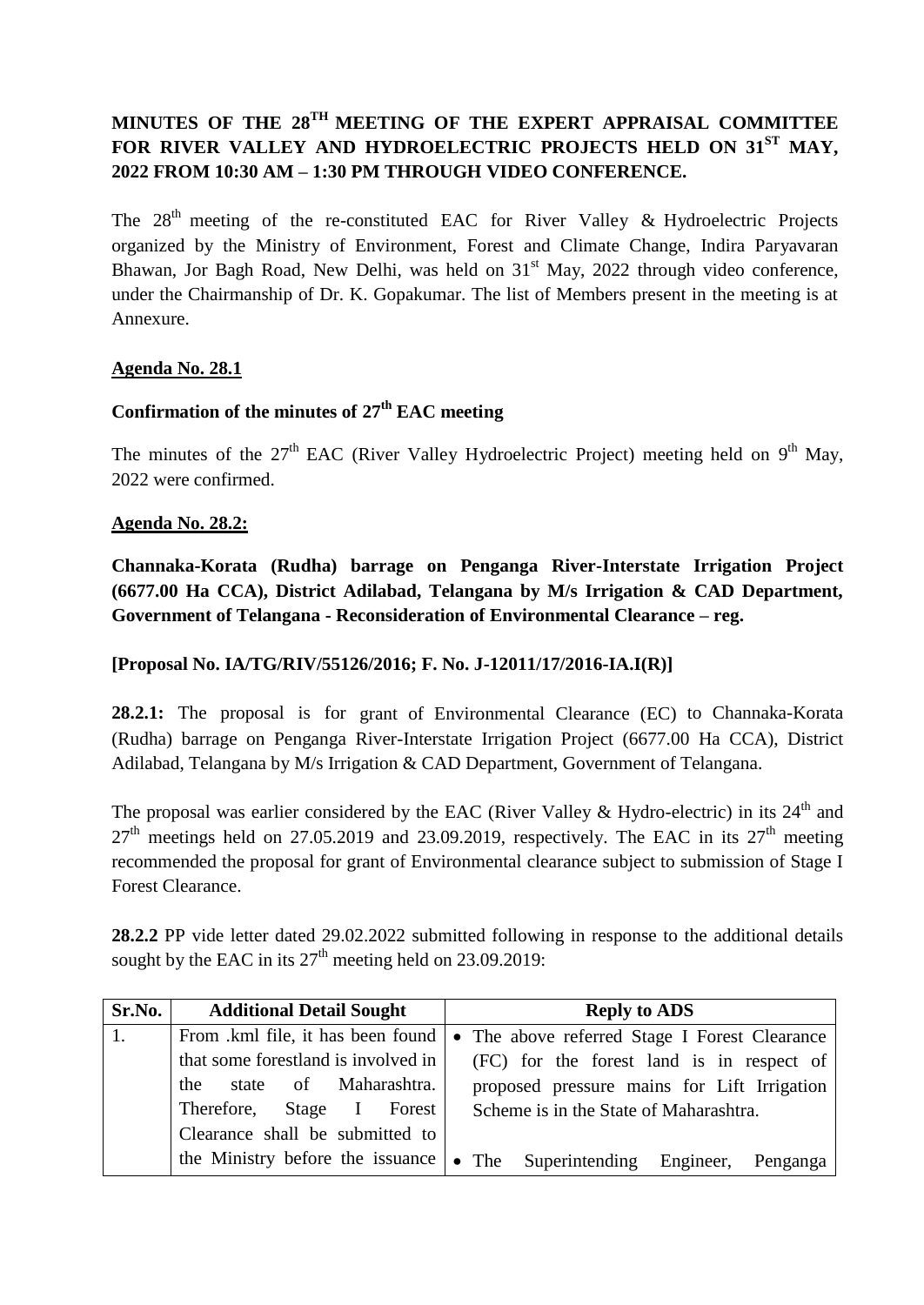|          | of Environmental Clearance to the | Project Circle, Adilabad has addressed the                                                 |
|----------|-----------------------------------|--------------------------------------------------------------------------------------------|
| project. |                                   | Superintending Engineer, Yavatmal Irrigation                                               |
|          |                                   | Circle, Yavatmal, Maharashtra vide letter No.                                              |
|          |                                   | SE/PGPC/ADB/DEE/AEE/84/M Dated 15-11-                                                      |
|          |                                   | 2019 with a copy to the Executive Engineer,                                                |
|          |                                   | LPP division, Yavatmal to ascertain whether                                                |
|          |                                   | forest land is involved in the lift scheme                                                 |
|          |                                   | proposed in the Maharashtra under Channaka-                                                |
|          |                                   | Korata barrage under whose jurisdiction the                                                |
|          |                                   | Channaka-Korata barrage falls in Maharashtra                                               |
|          |                                   | state.                                                                                     |
|          |                                   |                                                                                            |
|          |                                   | Executive Engineer, LPP Division,<br>The<br>Yavatmal, Maharashtra under control of         |
|          |                                   | Superintending Engineer, Yavatmal Irrigation                                               |
|          |                                   | Circle, Yavatmal, Maharashtra has verified and                                             |
|          |                                   | informed that there is no involvement of forest                                            |
|          |                                   | land in the lift scheme proposed by them under                                             |
|          |                                   | Chanakha - Korata Barrage as the alignment of                                              |
|          |                                   | pressure main is passing through the fringe of                                             |
|          |                                   | private lands sandwiched between two forest                                                |
|          |                                   | blocks.                                                                                    |
|          |                                   |                                                                                            |
|          |                                   | To obtain the certified copy from<br>the                                                   |
|          |                                   | concerned DFO, the Executive Engineer, LPP<br>Division,<br>Yavatmal,<br>Maharashtra<br>has |
|          |                                   | addressed the Deputy Conservator of Forests                                                |
|          |                                   | (DFO), Panderkhawda, Yavatmal, Maharashtra                                                 |
|          |                                   | for issue of NOC, as there is no forest involved                                           |
|          |                                   | in the lift scheme proposed by them under                                                  |
|          |                                   | - Korata<br>Barrage<br>Chanakha<br>vide<br>Lr.                                             |
|          |                                   | No.45/LPP/TS-1/<br>Chanakha                                                                |
|          |                                   | Korata/Forest/2020 Dated:-06-01-2020.                                                      |
|          |                                   |                                                                                            |
|          |                                   | The staff of Deputy Conservator Forest (DFO),                                              |
|          |                                   | Panderkhawda and Deputy Executive Engineer                                                 |
|          |                                   | of LPP Division, Yavatmal with Assistant                                                   |
|          |                                   | Executive Engineers of Lower Penganga<br>Adilabad<br>Division,<br>verified                 |
|          |                                   | has<br>jointly<br>alignment of pressure main on dated:07-12-                               |
|          |                                   | 2020 prior to joint inspection of Deputy                                                   |
|          |                                   | Conservator Forest (DFO), Panderkhawda.                                                    |
|          |                                   |                                                                                            |
|          |                                   | • During the joint verification it was found that                                          |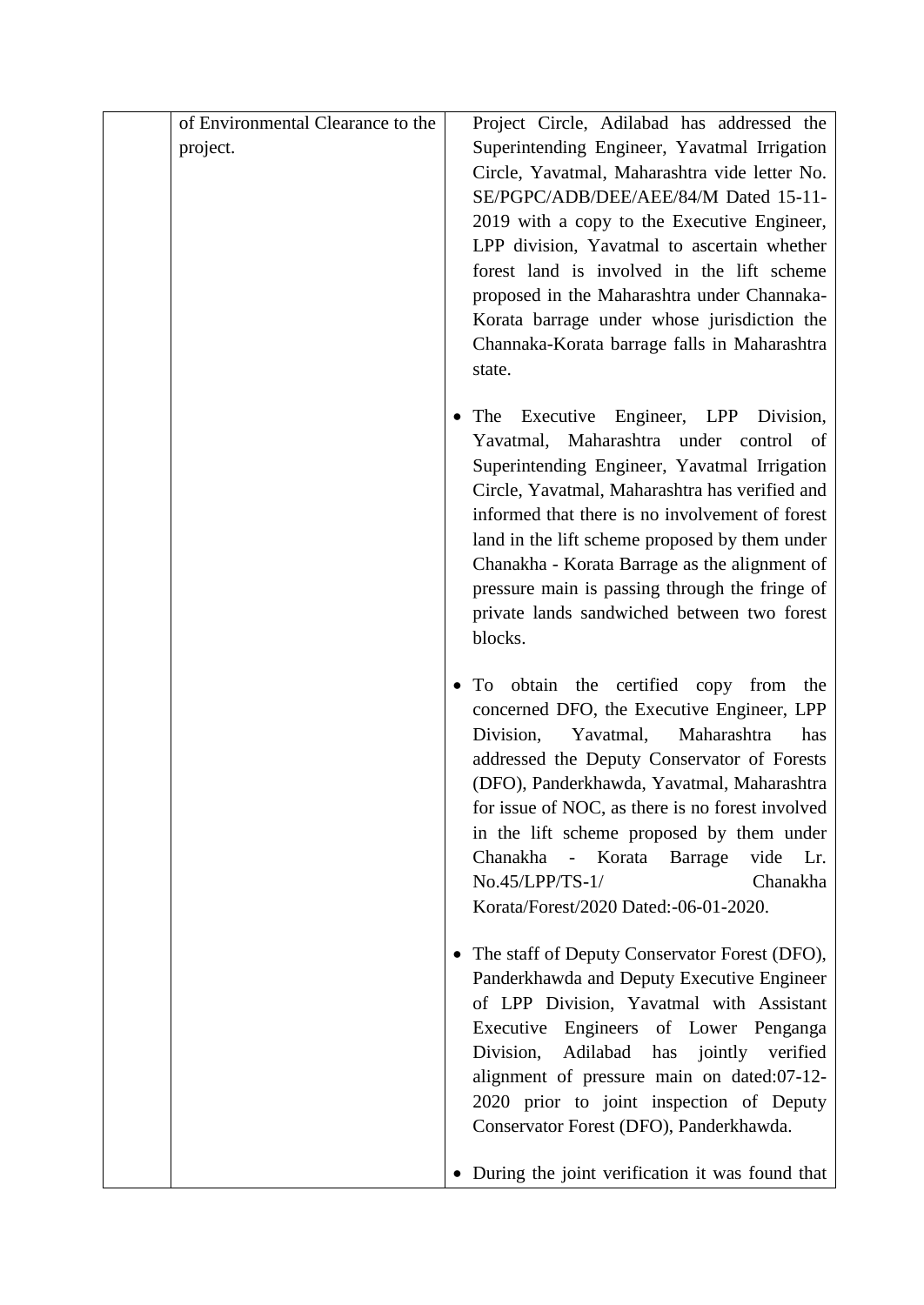|    |                                                                                                                                                                  | pressure main from Km 5.00 to Km 5.10<br>crosses the local stream near village Sunkadi.<br>Further it was informed by the staff of Deputy                                                                                                                                                                                                                                                                                                                                                                                                                                                    |
|----|------------------------------------------------------------------------------------------------------------------------------------------------------------------|----------------------------------------------------------------------------------------------------------------------------------------------------------------------------------------------------------------------------------------------------------------------------------------------------------------------------------------------------------------------------------------------------------------------------------------------------------------------------------------------------------------------------------------------------------------------------------------------|
|    |                                                                                                                                                                  | Conservator Forest (DFO), Panderkhawda as<br>per latest notification area around both flanks<br>of the said local stream is a notified forest area<br>and forest area involved is around 0.5 Ha.                                                                                                                                                                                                                                                                                                                                                                                             |
|    |                                                                                                                                                                  | • The proposal of lift scheme proposed by<br>Maharashtra under Channakha-Korata Barrage<br>is at primitive stage and Maharashtra state<br>Government<br>has<br>accorded<br>not<br>yet<br>administrative sanction to the lift scheme in<br>Maharashtra so far.                                                                                                                                                                                                                                                                                                                                |
|    |                                                                                                                                                                  | • Hence proposal of lift scheme proposed by<br>Maharashtra is incommensurable to the stage<br>of work of Channakha-Korata Barrage in<br>Telangana state.                                                                                                                                                                                                                                                                                                                                                                                                                                     |
|    |                                                                                                                                                                  | It has been requested to the Executive<br>Engineer,<br>LPP<br>Division,<br>Yavatmal,<br>Maharashtra to expedite process of obtaining<br>Stage-I clearance of the forest land involved in<br>respect of proposed pressure main for Lift<br>Irrigation Scheme in the State of Maharashtra<br>and the process is going at snail pace due to<br>covid lockdowns, etc.                                                                                                                                                                                                                            |
|    |                                                                                                                                                                  | • Copies of the correspondence<br>with<br>Maharashtra WRD<br>officials are herewith<br>enclosed.                                                                                                                                                                                                                                                                                                                                                                                                                                                                                             |
| 2. | Tippeshwar wildlife<br>the<br>As<br>Sanctuary is located within 10 km<br>away from the project boundary,<br><b>NBWL</b><br>clearance<br>shall<br>be<br>obtained. | The proposals of wild life clearance of Chanaka-<br>Korata Barrage was discussed in the 65 <sup>th</sup> Meeting<br>of the Standing Committee of National Board for<br>Wild Life held on $24th$ September 2021 through<br>video conference under Chairmanship of Hon'ble<br>Minister for Environment, Forest & Climate<br>Change.<br>After discussions, the<br>Standing<br>Committee of National Board for Wild Life<br>decided to recommend the proposal for wild life<br>clearance of Chanaka-Korata Barrage. (Copy of<br>Letter of MoEF&CC, Wildlife Division, New<br>Delhi is enclosed). |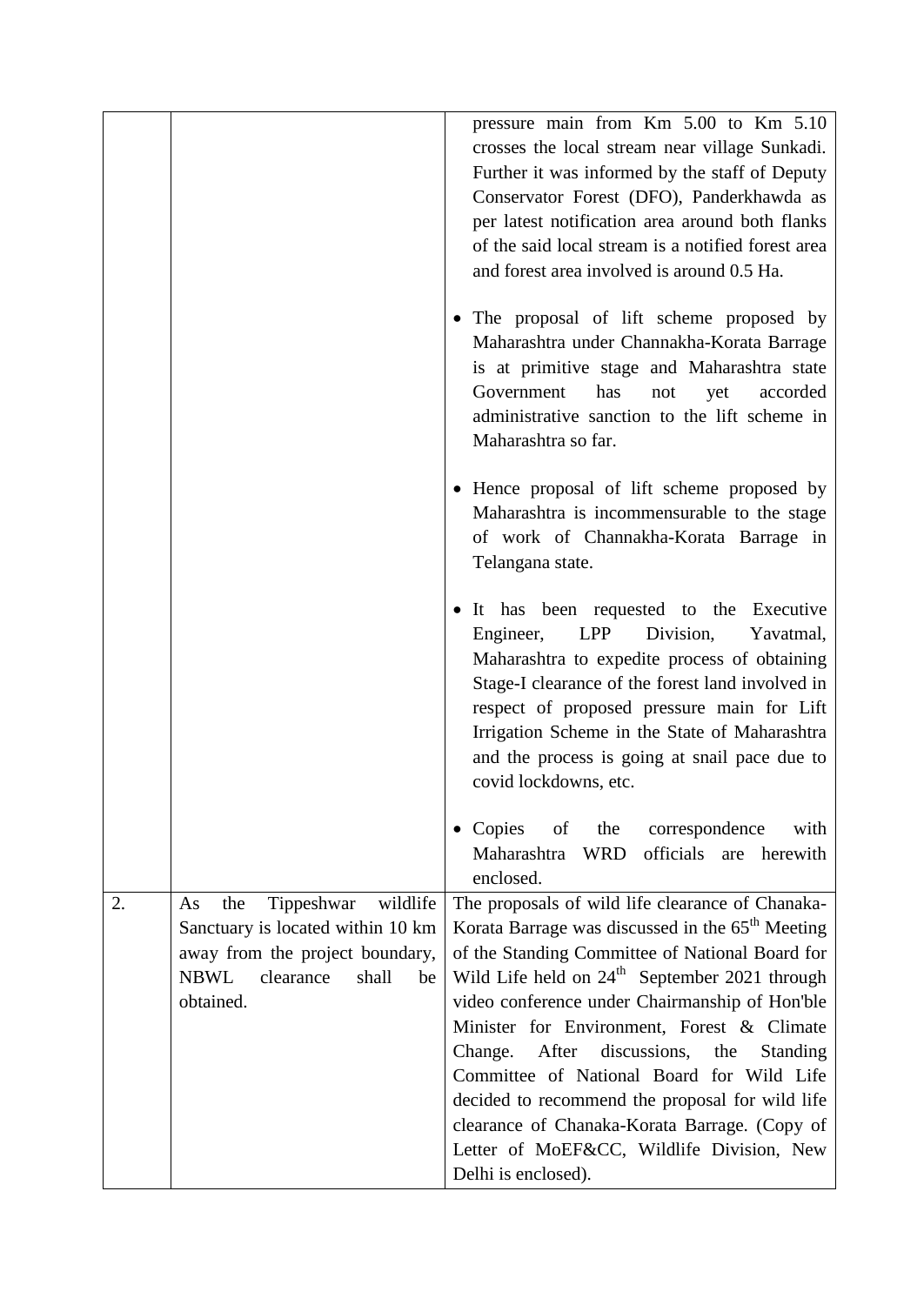| 3. | permission<br>Necessary<br>be<br>to       |           | Will be complied as desired.                 |              |
|----|-------------------------------------------|-----------|----------------------------------------------|--------------|
|    | obtained<br>for<br>quarrying              |           |                                              |              |
|    | materials for the<br>construction         |           |                                              |              |
|    | <b>EIA</b><br>project<br>as<br>the<br>per |           |                                              |              |
|    | Notification, 2006 and subsequent         |           |                                              |              |
|    | amendments thereof.                       |           |                                              |              |
| 4. | Solid waste generated, especially         |           | Will be complied as desired.                 |              |
|    | plastic waste, etc. should not be         |           |                                              |              |
|    | disposed of as landfill material. It      |           |                                              |              |
|    | should be treated with scientific         |           |                                              |              |
|    | approach and recycled. Use of             |           |                                              |              |
|    | single-use plastics may be                |           |                                              |              |
|    | discouraged.                              |           |                                              |              |
| 5. | The<br>project<br>shall<br>proponent      |           | An amount of Rs 6.00 Cr is earmarked in EMP  |              |
|    | comply with<br>the<br>provisions          |           | towards Corporate Environment Responsibility |              |
|    | contained in this Ministry's OM           | $(CER)$ . |                                              |              |
|    | No. 22-65/2017-IA.III dated $1st$         | S.No      | Item proposed in CER                         | Amount<br>in |
|    | May, 2018 regarding Corporate             |           |                                              | Rs. Cr       |
|    | Environment<br>Responsibility             | 1.        | Training<br>Skill<br>and                     | 1.50         |
|    | (CER). Under CER activities,              |           | Development                                  |              |
|    | preference should be given to             | 2.        | Drinking water supply,                       | 1.50         |
|    | strengthen the basic amenities in         |           | Sanitation,                                  |              |
|    | the project affected villages like        |           | Drainage                                     |              |
|    | maintaining<br>drinking<br>water          |           | Development & Solar                          |              |
|    | supply, providing health care             |           | electrification.                             |              |
|    | facilities, etc.                          | 3.        | Public<br>Health<br>Care                     | 0.75         |
|    |                                           |           | Centres.                                     |              |
|    |                                           | 4.        | $\&$<br>Primary<br>Higher                    | 0.75         |
|    |                                           |           | School                                       |              |
|    |                                           |           | Development.                                 |              |
|    |                                           | 5.        | Ecological                                   | 1.520        |
|    |                                           |           | Development of the                           |              |
|    |                                           |           | Tippeshwar<br>Wildlife                       |              |
|    |                                           |           | Sanctuary and                                |              |
|    |                                           |           | other important water                        |              |
|    |                                           |           | bodies in                                    |              |
|    |                                           |           | both States as per the                       |              |
|    |                                           |           | suggestions                                  |              |
|    |                                           |           | of the local forest                          |              |
|    |                                           |           | authorities.                                 |              |
|    |                                           |           | Total                                        | 6.00         |
|    |                                           |           |                                              |              |
| 6. | Preference to be given to the local       |           | Will be complied as desired.                 |              |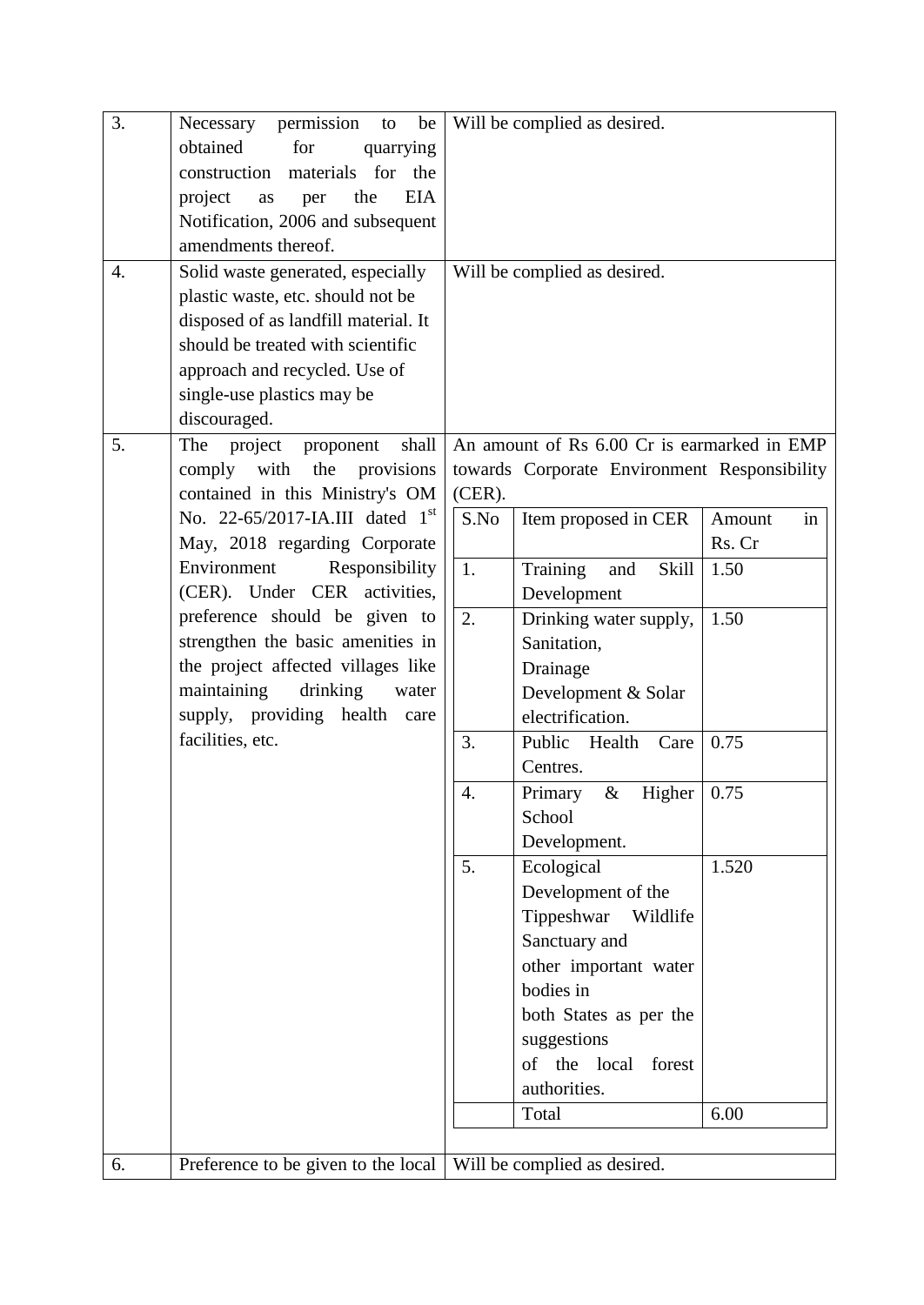|    | villagers as per the requirements          |                                                     |
|----|--------------------------------------------|-----------------------------------------------------|
|    | and suitability, in the job/ other         |                                                     |
|    | opportunities in the project, etc.         |                                                     |
|    |                                            |                                                     |
| 7. | Measures to be taken to develop            | Will be complied as desired.                        |
|    | skills of the local<br>villagers           |                                                     |
|    | particularly with respect                  |                                                     |
|    | the<br>trades<br>related<br>to<br>to       |                                                     |
|    | construction<br>works<br>such<br><b>as</b> |                                                     |
|    | electrician, welder, fitter, etc           |                                                     |
| 8. | Land acquired for the project shall        | Will be complied as desired.                        |
|    | suitably compensated<br>in<br>be           |                                                     |
|    | accordance with the law of the             |                                                     |
|    | with<br>land<br>the<br>prevailing          |                                                     |
|    | guidelines. Private land shall be          |                                                     |
|    | acquired as per provisions of              |                                                     |
|    | Right to Fair Compensation and             |                                                     |
|    | Transparency<br>in<br>Land                 |                                                     |
|    | Acquisition, Rehabilitation and            |                                                     |
|    | Resettlement Act, 2013.                    |                                                     |
| 9. | From the above, it is clear that PP        | The forest area involved in Maharashtra state for   |
|    | had to submit the copy of Stage-I          | underground pressure main is around 0.5 Ha.         |
|    | FC for the forest land involved in         | Further in this connection it is submitted that     |
|    | the project. The same is till              | under reference 3 cited, in case of Lower           |
|    | awaited. The requisite document            | Penganga Interstate Project, the MoEF & CC has      |
|    | may be furnished at the earliest so        | issued the Environmental Clearance to the           |
|    | as to process the matter in the            | Maharashtra portion of works in the $1st$ instance  |
|    | Ministry.                                  | and subsequently the Environmental Clearance of     |
|    |                                            | Telangana portion of works was accorded             |
|    |                                            | separately under reference 4 cited by the MoEF $\&$ |
|    |                                            | CC for the same work. In view of the above, I       |
|    |                                            | once again request the Member Secretary, IA-I       |
|    |                                            | (RV & HEP) Ministry of Environment, Forest &        |
|    |                                            | Climate Change, Govt of India, New Delhi            |
|    |                                            | arrange to consider to issue proceedings of         |
|    |                                            | Environmental Clearance to Channakha Korata         |
|    |                                            | (Rudha)<br>Barrage<br>pertaining<br>to<br>common    |
|    |                                            | components of Barrage and canal works in            |
|    |                                            | Telangana<br>pending<br>Environmental<br>state      |
|    |                                            | Clearance to canal work of Maharashtra portion      |
|    |                                            | of the project in the same analogy as it was done   |
|    |                                            | in respect of Lower Penganga Interstate Project,    |
|    |                                            | as the Standing Committee of National Board for     |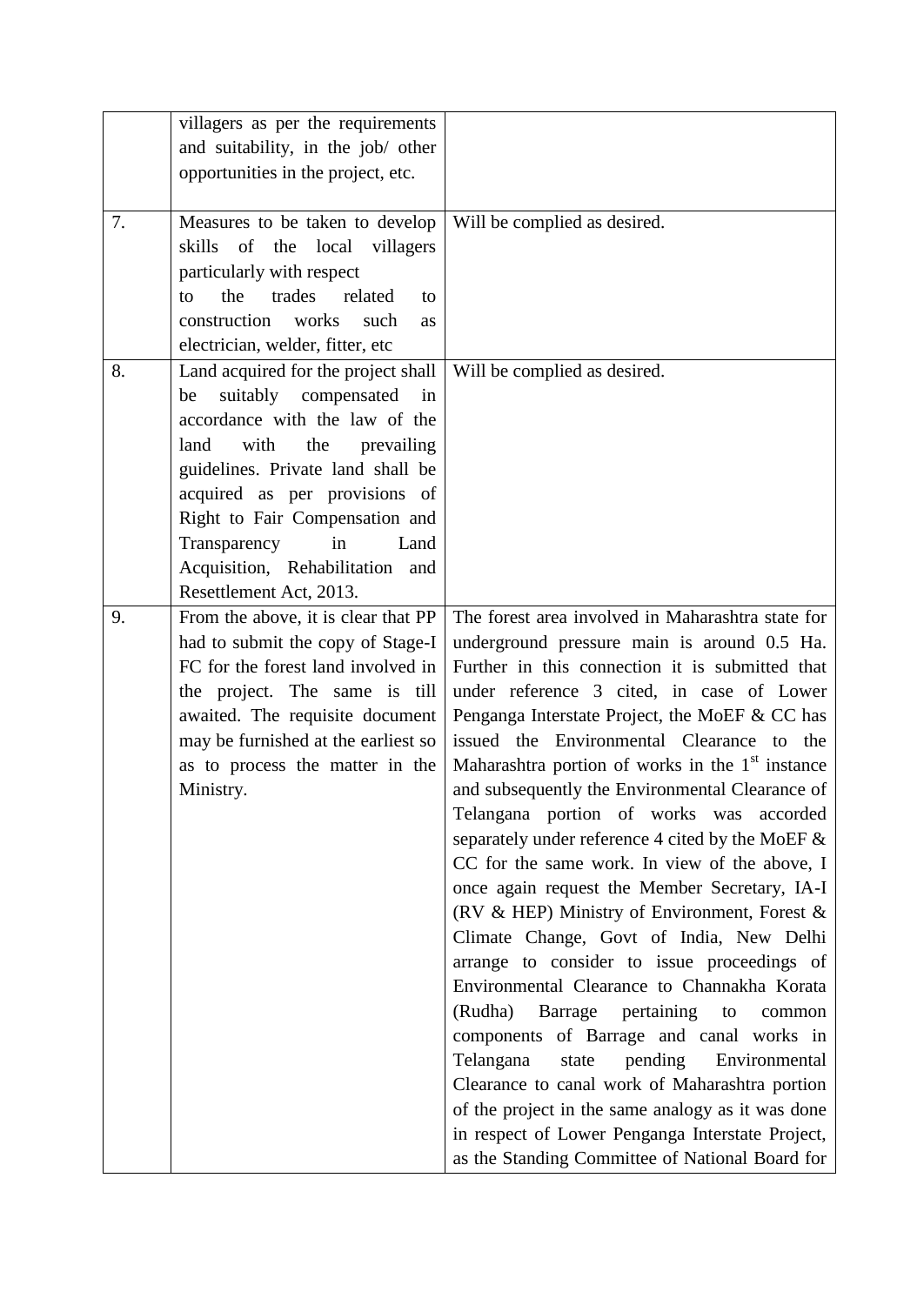| Wild Life had already recommended the project       |
|-----------------------------------------------------|
| under reference $7th$ cited for Wild life clearance |
| w.r.t Tippeshwer Wildlife Sanctuary. Copies of      |
| above references are enclosed along with this       |
| letter.                                             |

**28.2.3:** The details of the project submitted by project proponent and ascertained from the document submitted are mentioned below:

- i. The Terms of Reference was accorded by MoEF&CC on  $5<sup>th</sup>$  September, 2016 to Channaka-Korata (Rudha) barrage on Penganga River - Interstate Irrigation Project, Adilabad district of Telangana by Irrigation & CAD department, government of Telangana.
- ii. In the Interstate Board (ISB) meeting held at Mumbai on 23.08.2016, both Telangana and Maharashtra states have signed the interstate agreement of Channakha-Korata barrage and in this meeting construction of Channakha-Korata barrage by Telangana state has been signed. As per the agreement, 42.48 MCM (1.5 TMC) of water will be shared between Telangana and Maharashtra states in the ratio of 80:20 i.e., 1.2 TMC and 0.3 TMC respectively.
- iii. The Channaka-Korata Barrage Project (Rudha), is a joint project between the States of Maharashtra and Telangana on River Penganga and it is independent of the joint Lower Penganga Project, which envisages construction of a barrage across River Penganga on down stream of Lower Penganga Project to irrigate an of 6,677.00 ha (5,463.00 ha in Telangana and 1,214.00 ha in Maharashtra). Command area lies in 14 villages of three mandals viz., Tamsi, Adilabad and Jainad in Adilabad district of Telangana state and 9 villages in Kelapur tehsil of Yavatmal district in Maharashtra state. The Gross Command Area of the project is 10,442.913 ha.
- iv. Total land requirement is 228.08 ha which is entirely private land. Total submergence area is about 31.16 Acres in Telangana state. A total of 23 villages consisting of 283 persons are likely to be affected due to this project. The Government of Telangana has already acquired this private land with an estimated R&R budget of Rs. 17.8 Crores. The total cost of the project is about Rs. 399.16 Crores and is proposed to complete the construction work in 2 years.
- v. The staff of Deputy Conservator Forest (DFO), Panderkhawda and Deputy Executive Engineer of LPP Division, Yavatmal with Assistant Executive Engineers of Lower Penganga Division, Adilabad has jointly verified alignment of pressure main on dated: 07-12-2020 prior to joint inspection of Deputy Conservator Forest (DFO), Panderkhawda.
- vi. During the joint verification it was found that pressure main from Km 5.10 to Km 5.40 crosses the local stream near village Sunkadi. Further it was informed by the staff of Deputy Conservator Forest (DFO), Panderkhawda as per latest notification area around both flanks of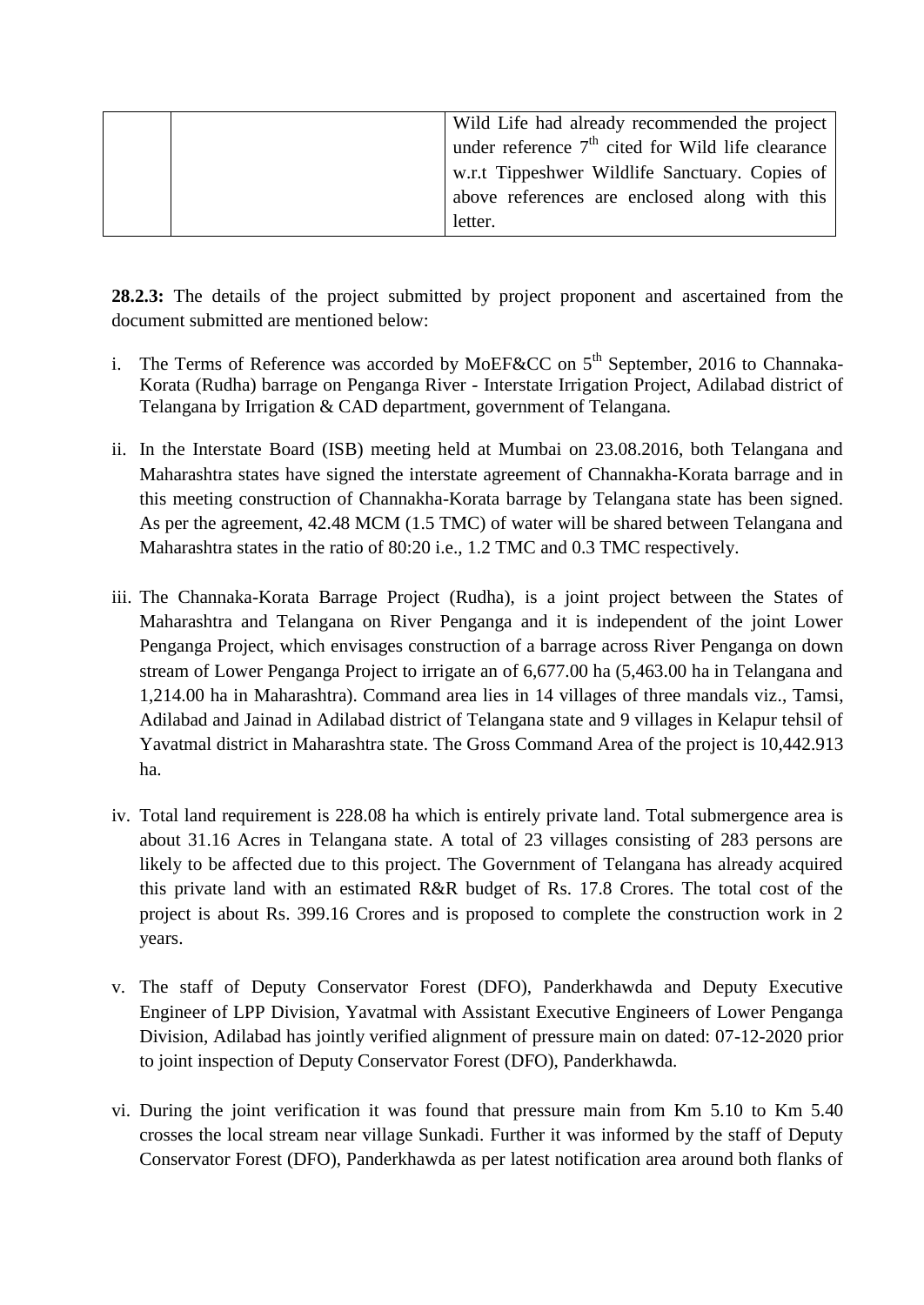the said local stream is a notified forest area. The forest area involved in Maharashtra state for underground pressure main is around 0.5 Ha.

- vii. The proposal of lift scheme proposed by Maharashtra under Channakha-Korata Barrage is at primitive stage and Maharashtra state Government has not yet accorded administrative sanction to the lift scheme in Maharashtra so far.
- viii. Hence proposal of lift scheme proposed by Maharashtra is incommensurable to the stage of work of Channakha -Korata Barrage in Telangana state.
- ix. It has been requested to the Executive Engineer, LPP Division, Yavatmal, Maharashtra to expedite process of obtaining Stage-I clearance of the forest land involved in respect of proposed pressure main for Lift Irrigation Scheme in the State of Maharashtra and the process is going at snail pace due to covid lockdowns, etc.
- x. The Executive Engineer, LPP Divison, Yavatmal vide their Lr. No. 1144/LPP/ T-1/Channakha-Korta/2022 Dated: 10-05-2022 has informed that as and when the Government of Maharashtra accords administrative sanction to the proposed Chanakha Lift Irrigation scheme, the Stage-I forest proposal will be submitted to the Divisional Forest Officer, Pandharkawada, Dist Yavatmal.
	- xi. A PIL No.105 of 2018 was filed by Sri Wasudeo S/O LaxmanraoVidhate of Maharashtra State before the Hon'ble High Court of Judicature at Bombay, Bench at Nagapur on various activities such as (1) Stone quarrying activity in ESZ, (2) Illegal construction of commercial resorts, (3) Inter State barrages, (4) National Highway passing through the ESZ and (5) Human-Animal Conflict. In the affidavit filed by the applicant, the Chief Engineer (Projects), Adilabad is the  $16<sup>th</sup>$  respondent under whose jurisdiction the Chanka-Korata barrage is located. A counter affidavit was already filed by the Chief Engineer (Projects), Adilabad and the case had not come up for hearing before the bench till today.
- xii. In view of the above, PP vide letter dated 29.03.2022 requested to accord Environmental Clearance to Channakha – Korata (Rudha) Barrage pertaining to common components of Barrage and canal works in Telangana state pending Environmental Clearance to canal work of Maharashtra portion of the project in the same analogy as it was done in respect of Lower Penganga Interstate Project, as the Standing Committee of National Board for Wild Life had already recommended the project vide Letter F. No. 6-91/2021 WL Dated:- 22-10-2021 by the Wildlife Division of MoEF & CC, New Delhi for Wild life clearance w.r.t Tippeshwer Wildlife Sanctuary.

#### **28.2.4 The EAC during deliberations noted the following:**

The EAC noted that the EAC in its  $27<sup>th</sup>$  meeting recommended the proposal for grant of Environmental clearance subject to submission of Stage I Forest Clearance. Further, Standing Committee of National board for wildlife recommended the proposal for wildlife clearance in the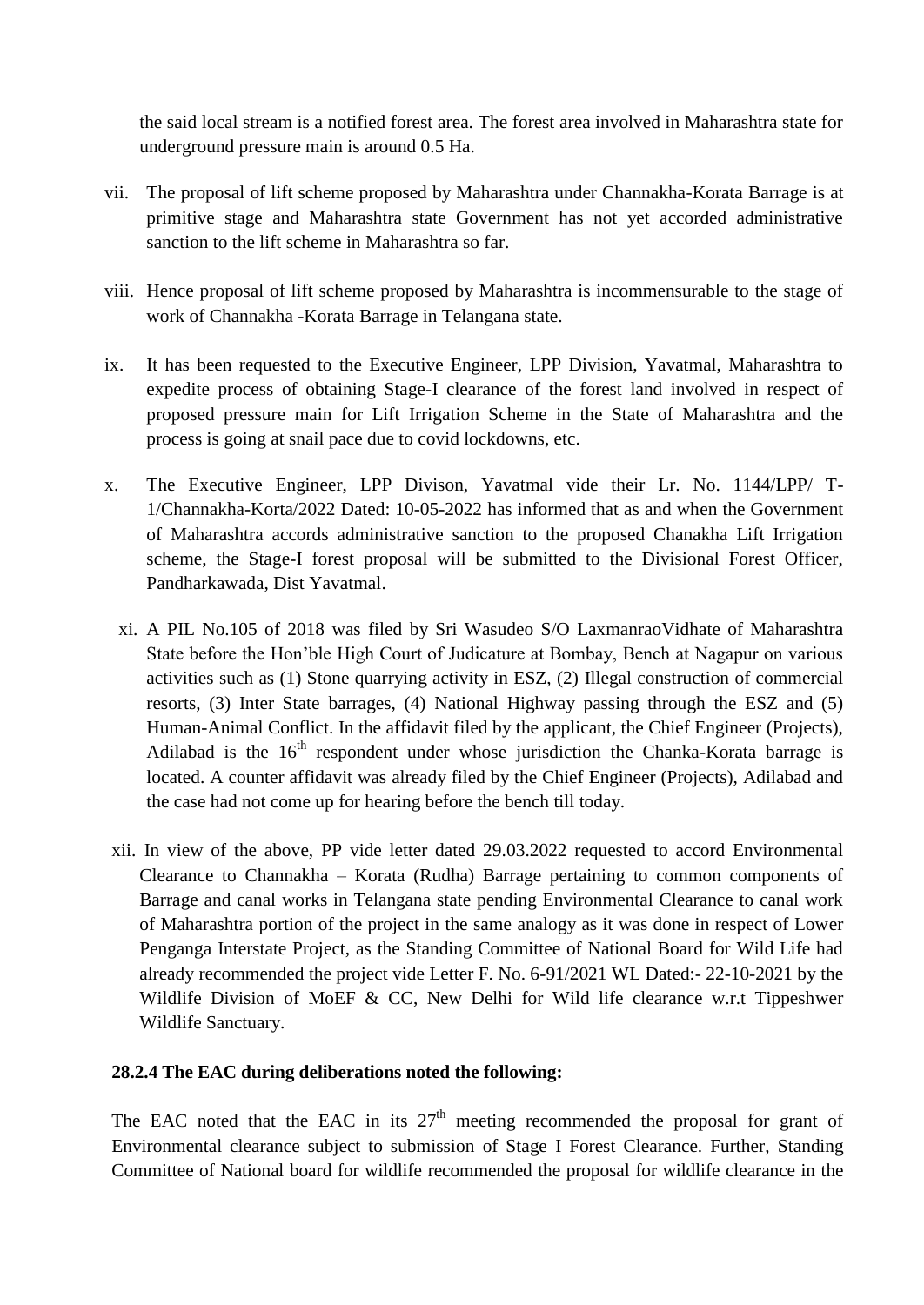$65<sup>th</sup>$  meeting held on 24<sup>th</sup> September, 2021 and the same has been accorded by the Wildlife division, MoEF&CC vide letter no 6-91/2021 WL dated 22.10.2021.

It was also noted that entire submergence is in Telangana region, and forest area involve in Maharashtra state for underground pressure main is 0.5 ha.

However, it was further noted that MoEF&CC has issued the Environmental Clearance to the Maharashtra portion of works for Lower Penganga Interstate Project in the  $1<sup>st</sup>$  instance vide J.12011/68/2006-IA.I Dated 17-05-2007 and subsequently the Environmental Clearance of Telangana portion of works was accorded separately vide LR. No. J-10211/28/2012-IA.I Dated:- 28- 05-2015 by the MoEF&CC for the same work.

During Interstate Board (ISB) meeting held at Mumbai on 23.08.2016, both Telangana and Maharashtra states have signed the interstate agreement of Channakha-Korata barrage. As per the agreement, 42.48 MCM (1.5 TMC) of water will be shared between Telangana and Maharashtra states in the ratio of 80:20 i.e., 1.2 TMC and 0.3 TMC respectively. Total cost of this barrage will be 100% born by Telangana State. There is only procedural delay in getting Forest Clearance for the part of canal work in Maharashtra Region. During the meeting the PP made commitment that complete cost of implementation of Environmental Management Plan & Catchment Area Treatment Plan will also be borne by the State of Telangana.

The EAC was of the view that the proposed project is not only for improving the irrigation facilities but it will also provide drinking water to the 18 villages in the Command area. The Environmental issues involved in the project have already been deliberated in detail while recommending the project for grant of EC. No other part of project is falling in forest area except underground pressure main in Maharashtra State. So, the request of PP may be accepted for granting Environmental Clearance to Channakha Korata (Rudha) Barrage for construction of common components of Barrage and Canal works in Telangana State pending Environmental Clearance to canal work of Maharashtra portion of the project. Environmental Clearance to canal work of Maharashtra portion of the project may be considered after submission of necessary forest clearance.

*28.2.5 The EAC after detailed deliberations on the information submitted and as presented during the meeting agreed for recommending Environmental Clearance to Channakha Korata (Rudha) Barrage for construction of common components of Barrage and canal works in Telangana State:*

- *i. Necessary clearances/permissions shall be obtained before start of construction of the project in Maharashtra region.*
- *ii. Cost of implementation of Environmental Management Plan & Catchment Area Treatment Plan for whole project shall be borne by the State of Telangana.*
- *iii. The Environmental Management Plan (EMP) shall be strictly adhered to as submitted in the EIA/EMP report. The budgetary provisions for implementation of EMP, shall be fully*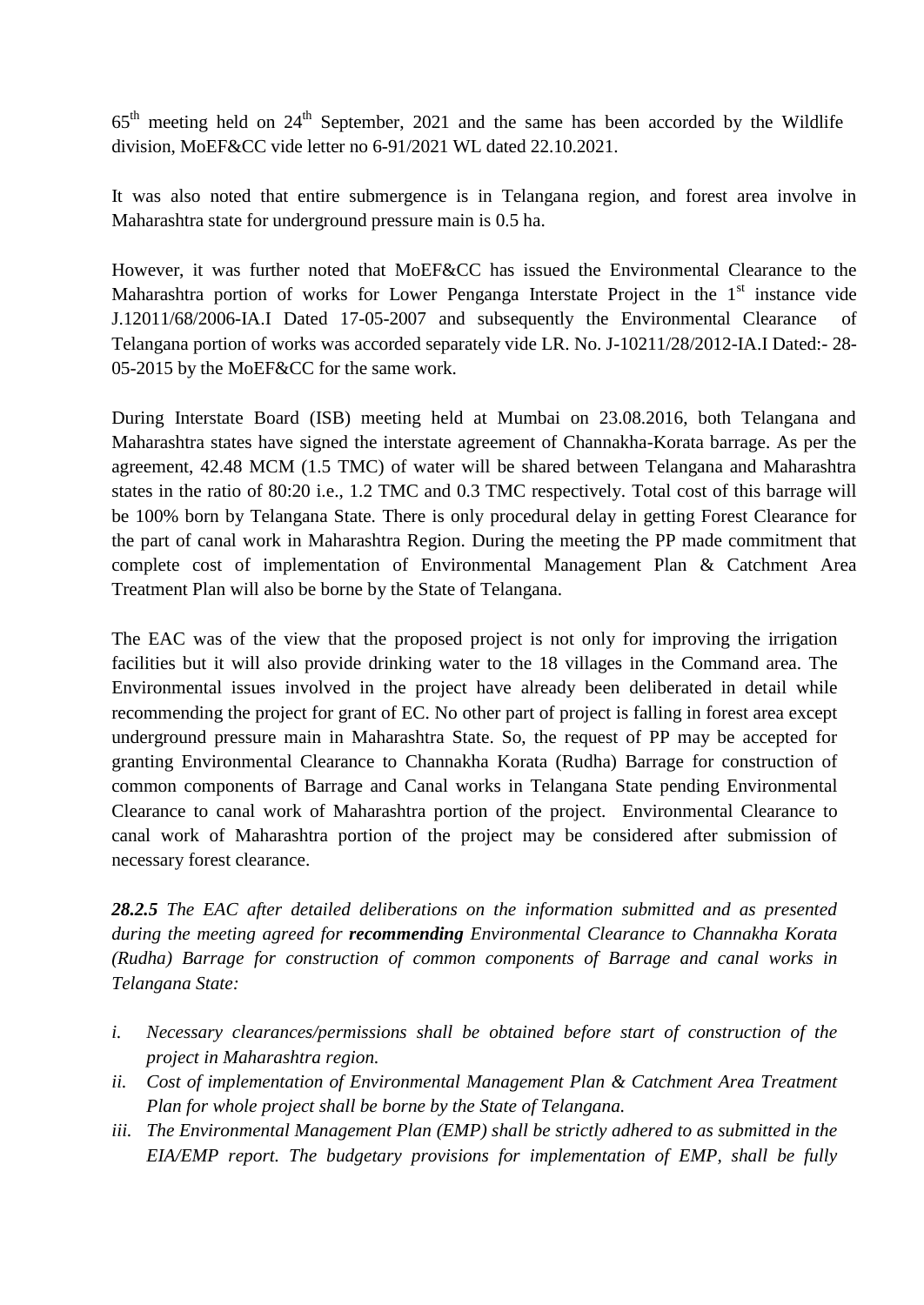*utilized and not to be diverted to any other purpose. In case of revision of the project cost or due to price level change, the cost of EMP shall also be updated proportionately.*

- *iv. After 5 years of the commissioning of the project, a study shall be undertaken regarding impact of the project on the environment. The study shall be undertaken by an independent agency.*
- *v. Necessary control measures such as water sprinkling arrangements, and construction of paved roads leading to muck disposal sites etc. shall be taken up on priority to arrest fugitive dust at all the construction sites.*
- *vi. Stabilization of muck disposal sites using biological and engineering measures shall be taken up immediately to ensure that muck does not roll down the slopes and shall be disposed safely and that it does not pollute the natural streams and water bodies in surrounding area. Report of the same to be submitted to Ministry and its Regional office.*
- *vii. The minimum Environmental flow for the project shall be maintained as per the direction given by the Hon'ble NGT vide its Order dated 09.08.2017 in the matter of Pushp Saini Versus Ministry of Environment, Forest & Climate Change.*
- *viii. The Multi-Disciplinary Committee needs to be reconstituted and the meeting needs to be held at regular interval.*
- *ix. PP should establish in house (at project site) environment laboratory for measurement of environment parameter with respect to air quality and water (surface and ground. A dedicated team to oversee environmental management shall be setup which should comprise of Environment Engineers, Laboratory chemist and staff for monitoring of air, water quality parameters on routine basis.*
- *x. Necessary permission to be obtained for quarrying construction materials for the project as per the EIA Notification, 2006 and subsequent amendments thereof.*
- *xi. Solid waste generated, especially plastic waste, etc. should not be disposed of as landfill material. It should be treated with scientific approach and recycled. Use of single-use plastics may be discouraged.*
- *xii. Preference to be given to the local villagers as per the requirements and suitability, in the job/ other opportunities in the project, etc.*
- *xiii. Measures to be taken to develop skills of the local villagers particularly with respect to the trades related to construction works such as electrician, welder, fitter, etc*
- *xiv. Land acquired for the project shall be suitably compensated in accordance with the law of the land with the prevailing guidelines. Private land shall be acquired as per provisions of Right to Fair Compensation and Transparency in Land Acquisition, Rehabilitation and Resettlement Act, 2013.*
- *xv. Terms and conditions of the MoU signed between state of Telangana and Maharashtra regarding implementation of the Channakha Korata (Rudha) Barrage project shall be adhered with.*
- *xvi. Environmental Clearance to canal work of Maharashtra portion of the project shall be considered after submission of necessary forest clearance.*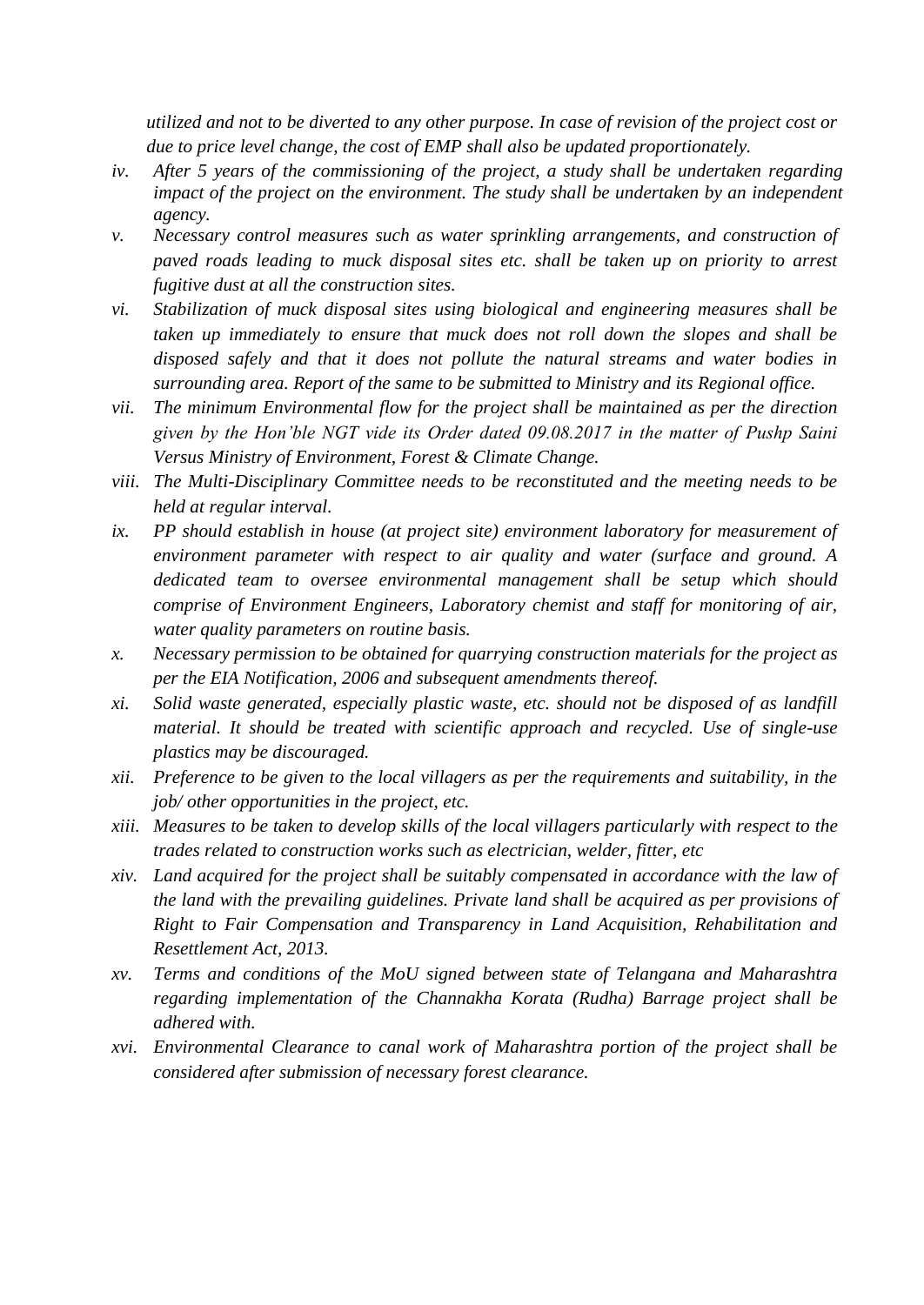#### **Agenda No. 28.3:**

**Sitamma Sagar Multi-Purpose Project (SSMPP) (320 MW) in an area of 1394.29 ha located at Village Ammagaripalli, Tehsil Aswapuram, District Bhadradri Kothagudem (Telangana) by M/s Irrigation and CAD department, Kothagudem, Government of Telangana-Reconsideration of Terms of Reference (TOR) - reg.**

# **[Proposal No. IA/TG/RIV/251367/2022; F. No. J-12011/03/2022-IA.I (R)]**

**28.3.1:** The proposal is for grant of Terms of Reference (TOR) to Sitamma Sagar Multi-Purpose Project (SSMPP) (320 MW) in an area of 1394.29 ha located at Village Ammagaripalli, Tehsil Aswapuram, District Bhadradri Kothagudem (Telangana) by M/s Irrigation and CAD department, Kothagudem, Government of Telangana.

**28.3.2** The proposal was earlier considered by reconstituted EAC in its 23<sup>rd</sup> EAC meeting held on 28<sup>th</sup> January, 2022 and the proposal was deferred seeking additional information from Project Proponent (PP) on following points:

- i. Clarify that proposal is fresh or amendment/modification of granted EC on 07.01.2019 for Sita Rama Lift irrigation water project.
- ii. Certificate form chief wild warden stating that no wild life sanctuary/ National park is situated within 10km radius of the proposed project and no Wild Life corridor is falling in submergence area.
- iii. A Comparative chart shall be prepared of earlier EC for Sita Rama Lift irrigation water project and present proposal for power generation & irrigation need to be submitted.
- iv. Tentative estimation of muck generation with their disposal sites along with protection measures need to be submitted.
- v. PP need to submit that how much the power will be required to lift the water in all schemes (previous proposal and present proposal) water lift for irrigation and Power Generation.
- vi. Factual status report of the project from regional office, MoEF&CC need to be submitted.
- vii. An undertaking shall be submitted by the PP on stamp paper that no components and construction under the present proposal has not been started.
- viii. Breakup of total land area, with its submergence area and its possession status need to submitted.
- ix. Necessary permission from DAE need to be submitted.
- x. Alternative of sites selection and justification of selecting location of Barrage to be mentioned. Sedimentation status of proposed two barrage needs to be asses /Ground water depth in project vicinity area to be collected.

**28.3.3** PP submitted Point-wise replies by the vide letter dated  $7<sup>th</sup>$  May, 2022 in response to additional details sought (ADS) by EAC in its 23rd meeting are as follows:

# **Query 1**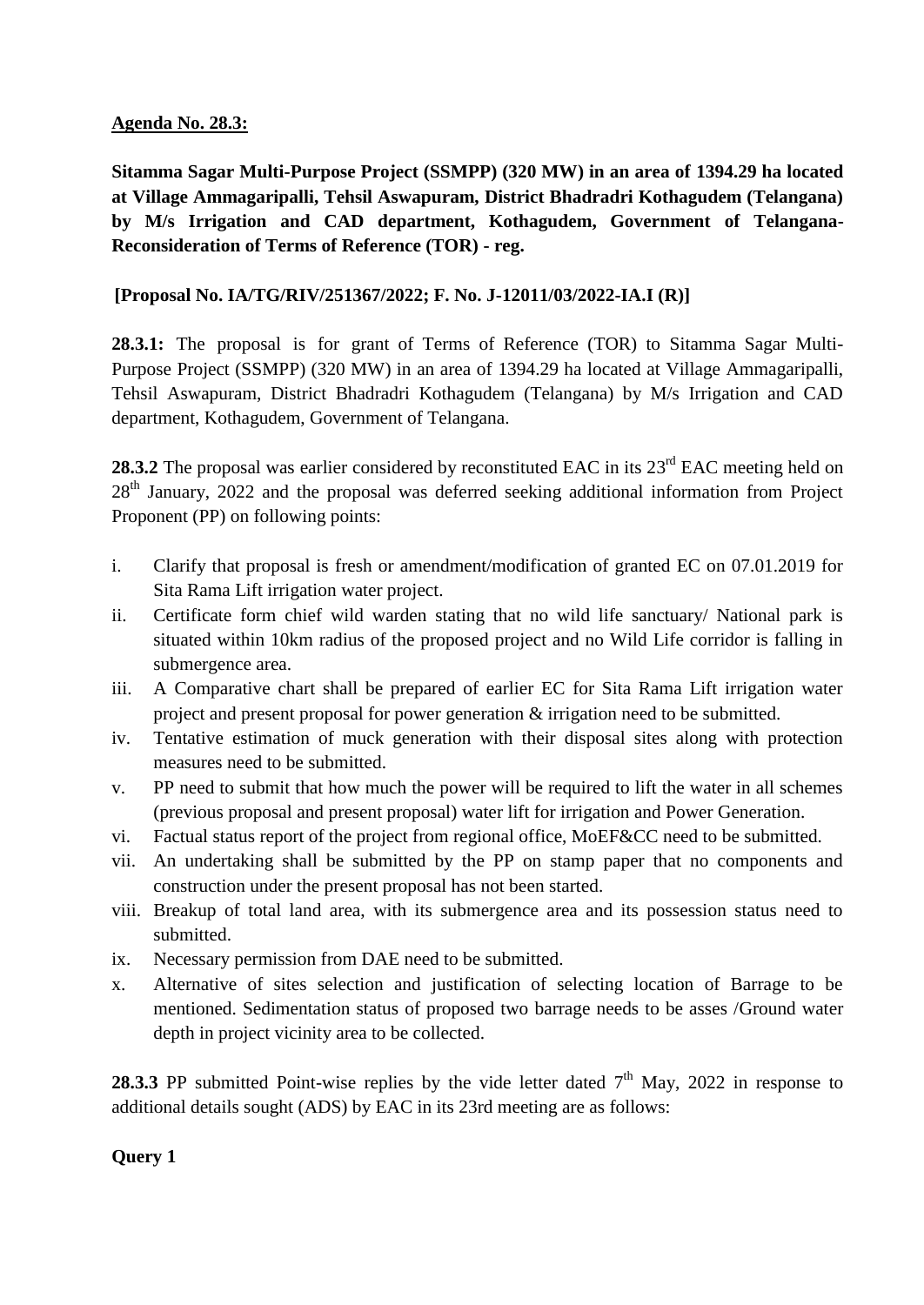# **Clarify that proposal is fresh or amendment/modification of granted EC on 07.01.2019 for Sita Rama Lift irrigation water project.**

# **Reply:**

The earlier granted EC on 07.01.2019 was for Sita Rama Lift Irrigation Project which envisages construction of Head regulator on Upstream of Dummugudem Anicut to draw water from Godavari River through an approach canal with CBL at El +45m. to a quantum of water 65.25 TMC with a discharge at head is 9000 cusecs for an ayacut of 6.74 lakh acres (2.73 Lakh Ha.).

The proposed Sitamma Sagar Multi-Purpose Project is located just 200 m downstream of the existing Dummugudem anicut and the offtake of the ongoing Sita Rama Lift Irrigation Project located just 400 m upstream of the existing Dummugudem Anicut. The storage capacity of the barrage is 36.57 TMC with ponding level of  $El +63.000$  m and thus enabling generation of Hydel Power of 320MW.

Due to construction of Sitamma Sagar Project Barrage the existing old Dummugudem Anicut will get submerged in the water and storage water will be utilized for the ongoing Sita Rama Lift Irrigation Project ayacut through existing approach canal situated upstream of the existing anicut. From this assured storage water the existing Heavy Water Plant will get water without interruption and existing Mission Bhagiradha drinking water supply schemes which serves entire Bhadradri Kothgudem district will get sufficient water in summer season also. The entire project head works are within the radius of 2 km only.

Hence the proposal is an amendment / modification to the EC given to the Sita Rama Lift Irrigation Project vide MoEF&CC Lr.No. No.J- 12011/16/2017-IA-I(R), Dt:07.01.2019.

# **Query 2**

**Certificate form chief wild warden stating that no wild life sanctuary/ National park is situated within 10km radius of the proposed project and no Wild Life corridor is falling in submergence area.**

**Reply:** All the components of the project are outside the Eco Sensitive Zone Boundary of Kinnerasani Wild life sanctuary and it's Eco-sensitive Zone, which is the nearest protected area. The Chief Wild Warden has issued No Objection Certificate (NOC) vide its letter dated 08.04.2022.

#### **Query 3**

**A Comparative chart shall be prepared of earlier EC for Sita Rama Lift irrigation water project and present proposal for power generation & irrigation need to be submitted.**

**Reply:**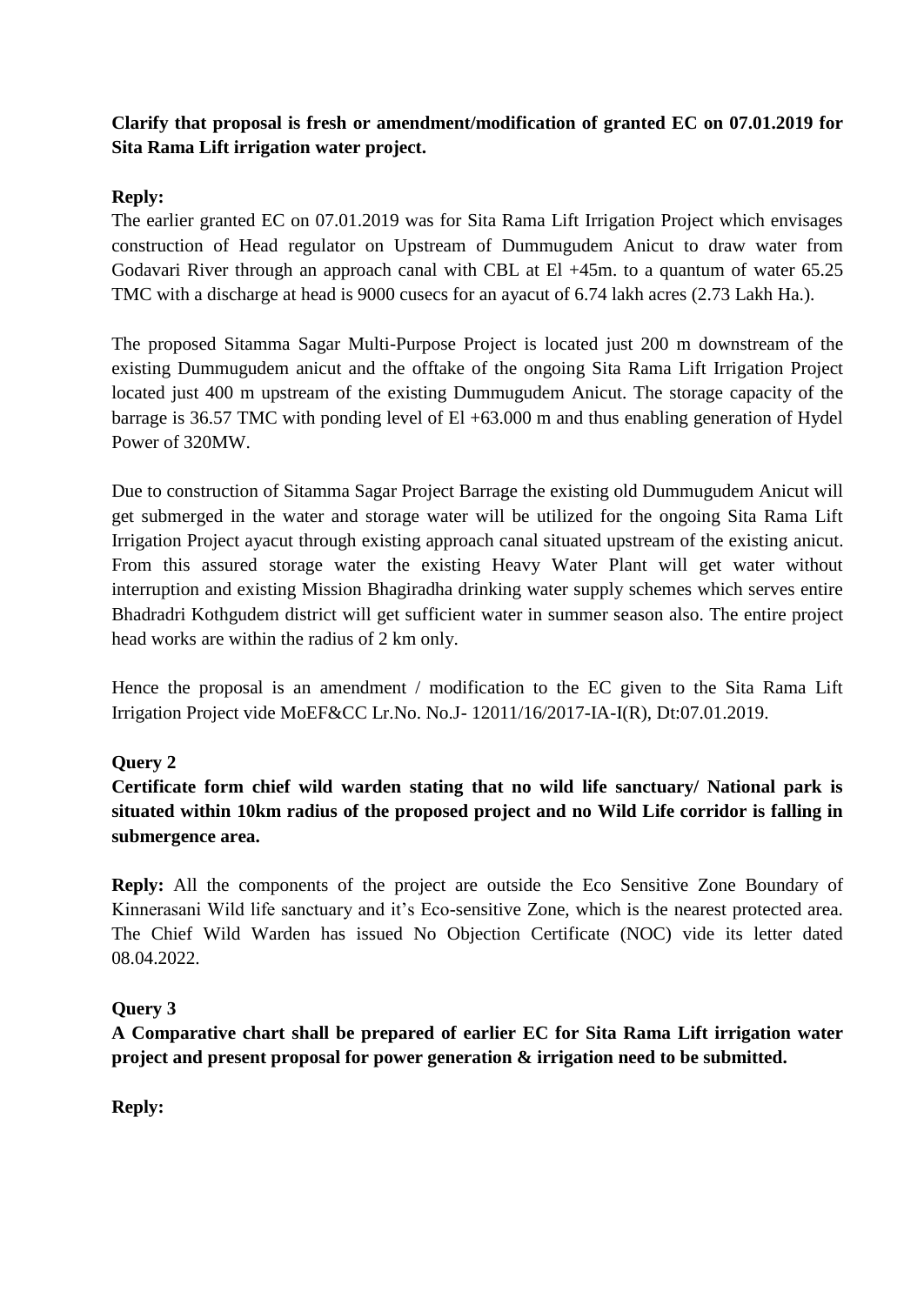| The earlier granted EC on 07.01.2019 was for Sitamma Sagar Multi-Purpose Project is |                                         |
|-------------------------------------------------------------------------------------|-----------------------------------------|
| Sita Rama Lift Irrigation Project which a amendment / modification which            |                                         |
| envisages construction of Head regulator at envisages the construction of Barrage   |                                         |
| Dummugudem Anicut and to draw water from across the Godavari River at 200m          |                                         |
| Godavari River through an approach canal with Downstream of Existing Dummugudem     |                                         |
| CBL at El +45.000m.                                                                 | Anicut.                                 |
| Quantum of water 65.25 TMC with discharge Quantum of water proposed to store is     |                                         |
| at head is 9000 cusecs to an ayacut of 6.74 lakh $36.57$ TMC with ponding elevation |                                         |
| acres $(2.73$ Lakh Ha)                                                              | $+63.000m$                              |
| The main components of the project are                                              | The main components of the project are. |
|                                                                                     |                                         |
| $\mathbf{i}$ .<br>Construction of Head regulator on the                             |                                         |
| upstream of existing Dummugudem                                                     | <i>i.</i> Construction of barrage       |
| Anicut.                                                                             | ii. Construction of Hydel power station |
| ii. Construction of Lined gravity canals for a                                      | generate Hydel power of 320 MW.         |
| length of $243.20$ KM.                                                              | iii. Supply of water to Sita Rama Lift  |
| iii. Construction of four pump houses and                                           | Irrigation Project on needy base i.e.,  |
| Delivery systems                                                                    | in draught situation in ayacut area     |
| iv. Laying of Pumping mains and                                                     | and Nagarjuna Sagar Project ayacut.     |
| v. Construction of CM & CD works across                                             |                                         |
| Main Canal.                                                                         |                                         |

# **Query 4**

# **Tentative estimation of muck generation with their disposal sites along with protection measures need to be submitted.**

**Reply:** It is estimated that about 11.20 Lakh cum of muck will be generated during construction of the Barrage and Power House. Further, based on the suitability and properties of the soil, it will be reused for formation of afflux bunds on either side all along the Godavari River in the project site and the boulders will be reused for slope protection as revetment to the Afflux bunds and also as coarse aggregate in concrete. It is estimated that about 9-10 Lakh Cum of soil, Rock can be reused. The rest is proposed to stack on Right side of the existing SRLIP Canal bank at an elevation of +61.500 m.

# **Query 5**

# **PP need to submit that how much the power will be required to lift the water in all schemes (previous proposal and present proposal) water lift for irrigation and Power Generation.**

**Reply:** There are 04 no.s of pump houses on the previous proposal of SRLIP for which EC was granted and total power requirement is 693.740 MW to lift the water from Canal for irrigation and the details of the pump houses are as below: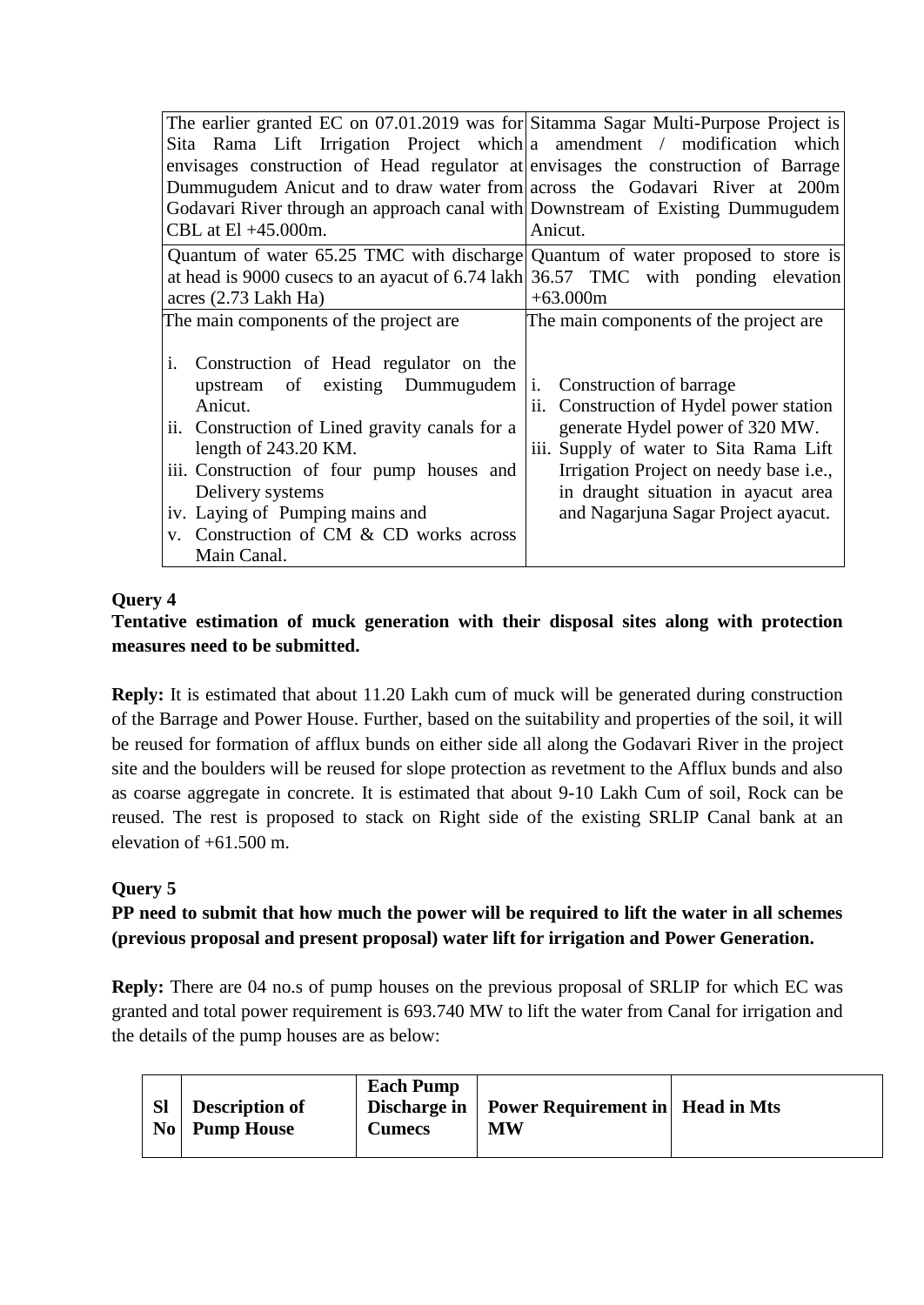| 1              | Pump House $-1$<br>@Km.10.500<br>(B.G Kothuru,<br>Aswapuram $(M)$ )                                  | 45.00          | 6 No.s x $25 = 150$                           | $+43.300$ to $+67.150$<br>(23.85M)                                           |
|----------------|------------------------------------------------------------------------------------------------------|----------------|-----------------------------------------------|------------------------------------------------------------------------------|
| $\overline{2}$ | Pump House $-2$<br>@Km.45.075<br>(V.K Ramavaram,<br>Mulakalapally (M))                               | 42.48          | 6 No.s x $40 = 240$                           | $+62.200$ to $+110.000$<br>(47.80M)                                          |
| 3              | Pump House $-3$<br>@Km. 57.075<br>(Kamalapuram,<br>Mulakalapally (M))                                | 42.00<br>20.00 | 5 No.s x $40 +$<br>$2$ No.s x $30 = 260$      | $+107.200$ to $+110.000$<br>(52.580M)<br>$+107.200$ to 200.00<br>(74.00M)    |
| 4              | Pump House $-4$<br>@km. 43.225 on<br>Sathupally trunk<br>Canal at<br>Dibbagudem(V0,<br>Dammapeta (M) | 6.08<br>5.60   | $3$ No.s x $10.5 +$<br>2 No.s x $6.1 = 43.70$ | $+192.000$ to $+266.000$<br>(74.00M)<br>$+192.000$ to $+225.000$<br>(33.00M) |
|                | <b>Total Power Requirement</b>                                                                       |                | 693.70 MW                                     |                                                                              |

Whereas for the present proposal of Sitamma Sagar Multi-Purpose Project, no power is required for Power generation.

#### **Query 6**

# **Factual status report of the project from regional office, MoEF&CC need to be submitted.**

#### **Reply:**

It was submitted that IRO, Hyderabad has monitored the project site on 24.02.2022 and monitoring report was submitted on 04.05.2022.

#### **Query 7**

### **An undertaking shall be submitted by the PP on stamp paper that no components and construction under the present proposal has not been started.**

#### **Reply:**

An undertaking signed by Chief Engineer on 24.02.2022 was submitted on Non-Judicial Stamp stating that no components and construction of present proposal of Sitamma Sagar Multi Purpose Project which envisages Construction of Barrage with radial gates, hoisting arrangements including formation of guide bunds on either side of barrage with protection arrangements across Godavari river, downstream of existing Dummugudem anicut near Ammagaripalli (V). Aswapuram (M). Bhadradr Kothagudem District' is not yet started except geological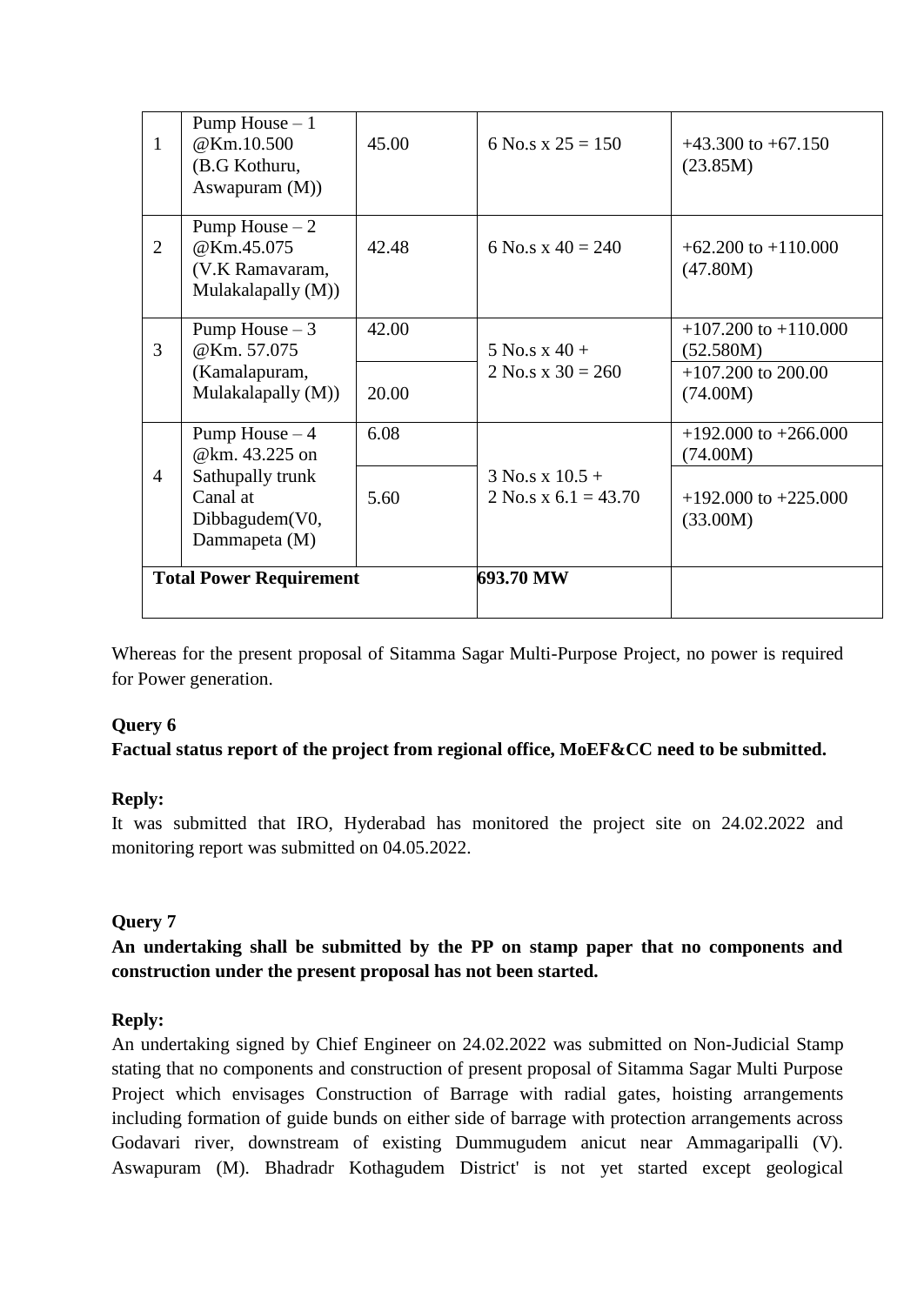investigations like drilling of boreholes for foundation designs and formation of approach road to conduct the geological investigation is in progress.

#### **Query 8**

# **Breakup of total land area, with its submergence area and its possession status need to submitted.**

#### **Reply:**

Protection Bunds are proposed on either side of River Godavari in order to restrict the submergence with in river boundary. An extent of 133.52 Sq.KM will be under submergence in river banks at FRL Condition in river on upstream of the proposed barrage. An extent of 3121.35 acres of Non-Forest land is to be acquired in which 1858.24 acres patta land, 1263.11 acres Government land in addition an extent of 316.30 acres forest land is to be diverted for the purpose of formation of Protection Bunds. Complete extent of Non-Forest land i.e., 3121.35 acres is acquired as on date. The DGPS co-ordinates of the Forest area were submitted PCCF, Hyderabad, Government of Telangana for verification & authentication vide Chief Engineer, Irrigation, Kothagudem Lr.No.CE(I)/ KTGM/DCE/DEE1/AE/DGPS/SSMPP/29M date 11.01.2022. In turn, PCCF, Hyderabad, Government of Telangana vide Lr.No.Rc.No.686/2022/FCA.4, Dt:03.03.2022 has instructed the conservator of Forest, the District Forest Officer, Bhadradri Kothagudem to verify absolute locations of Forest lands proposed for diversification with respect to Gazette notification. In respect of Compensatory Afforestation lands, the lands were identified by the District Collector, Bhadradri Kothagudem district and the DGPS survey is under progress and after completion, the proposals will be submitted to PCCF for authentication.

#### **Query 9 Necessary permission from DAE need to be submitted.**

#### **Reply:**

A letter was addressed to the General Manager, Heavy Water Plant, Manuguru requesting for No Objection Certificate from Chief Engineer, Irrigation, Kothagudem (Project Proponent) vide Lr. No. CE/ Irrigation/ KTDM/ DCE/ DEE(T)/ SSMPP/ 159/ M Dt: 28.02.2022. A joint meeting was also conducted with Heavy Water Plant, Manuguru authorities and the copy of the same is here with enclosed below. The Irrigation & CAD Department has agreed to take necessary steps to ensure the safety of the plant and the same was accepted by the Heavy Water Plant Authorities. Necessary permission will be obtained and submitted in due course.

#### **Query 10**

**Alternative of sites selection and justification of selecting location of Barrage to be mentioned. Sedimentation status of proposed two barrage needs to be asses /Ground water depth in project vicinity area to be collected.**

#### **Reply:**

No other alternative sites were proposed. This location was selected because of the following reasons.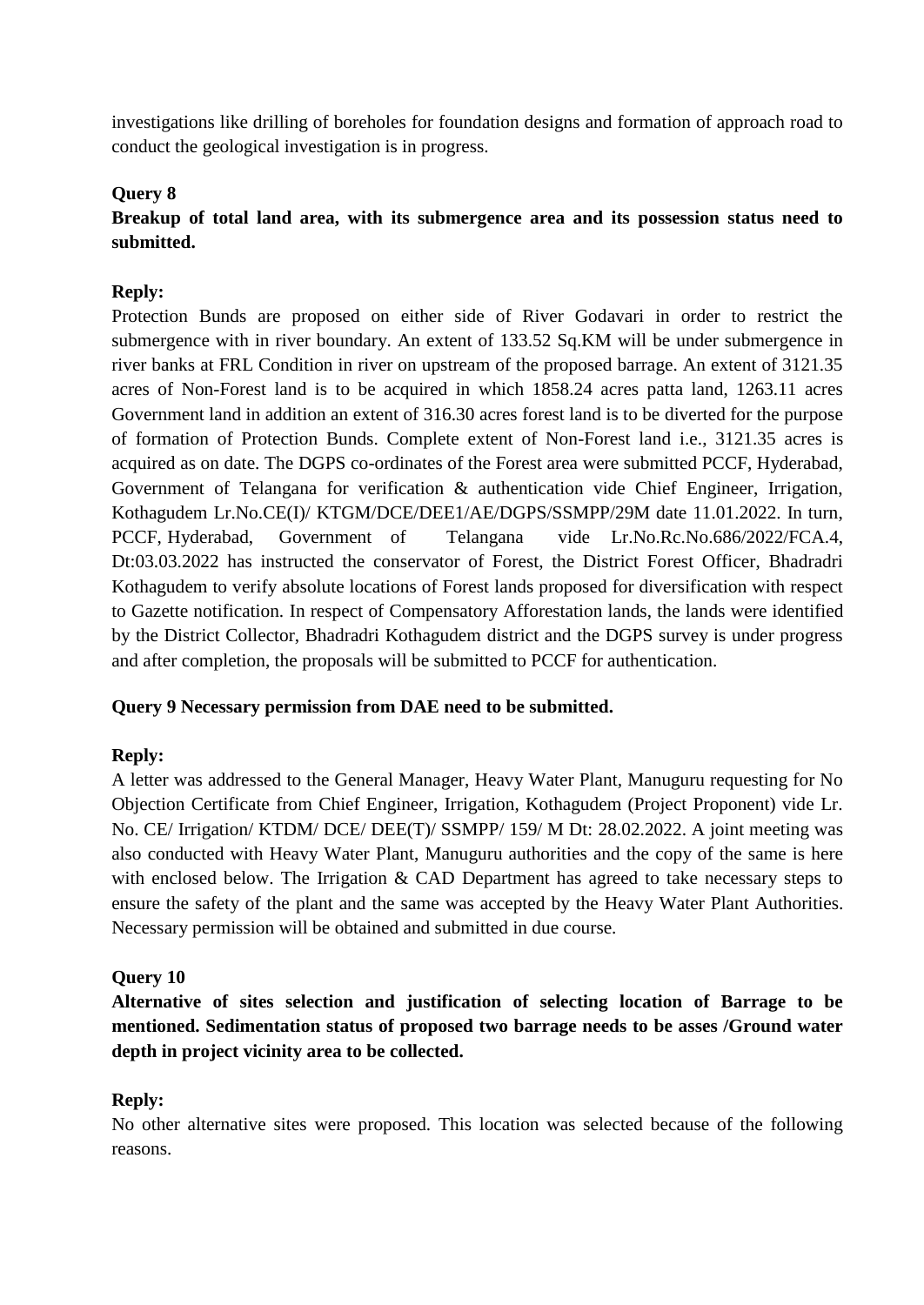1. This Proposed site is ideal location for construction of barrage and its storage capacity and further supply the water to ongoing Sita Rama Lift Irrigation Scheme which is just upstream i.e, 600 m of the proposed Sitamma Sagar Project barrage.

2. The foundation is met with rock (out cropped) which is economical for construction of barrage as per the report on Geological and Geotechnical investigations by the investigation team from the National Institute of Technology (NIT), Warangal vide their report no. NITW/CIVIL/GTED/SSMPP-4034/2021, Dt:17.03.2021 and inspection note of the Director, Engineering Geology Division, Geological Survey of India, Hyderabad, Dt:26.03.2021.

3. This location is suitable to supply the water to existing Heavy Water Plant and existing Mission Bhagiratha drinking water supply scheme.

# **28.3.4 The EAC during deliberations noted the following:**

The EAC in the present meeting  $(28<sup>th</sup>$  meeting) deliberated on the information submitted (Form 1, PFR, etc.) and noted that the instant proposal for grant of terms of Terms of Reference (ToR) to Sitamma Sagar Multi-Purpose Project (SSMPP) (320 MW) in an area of 1394.29 ha located at Village Ammagaripalli, Tehsil Aswapuram, District Bhadradri Kothagudem (Telangana) by M/s Irrigation and CAD department, Kothagudem, Government of Telangana.

It was noted that PP has requested for amending the Existing EC, but EAC was of the view that since 320 MW electricity generation component would be added in the existing project, detailed assessment of possible environmental and social concerns is required.

The IRO, Hyderabad has monitored the site on 24.02.2022 and observed the following:

- i. The proposed Sitamma Sagar Multi-Purpose (SSMPP) barrage is located D/S of the approach channel of Sita Rama Lift Irrigation canal Approach road for the proposed project has been made. Excavation works are observed at site.
- ii. Construction of canal works for Sita Rama Lift Irrigation project is in process.
- iii. There is existence of Dummugudem Anicut across the Godavari river which is situated 200mts U/S of the proposed SSMPP barrage.
- iv. There is existence of Heavy water plant at the distance of 2-2.5km from the project site.
- v. The project proponent is submitted that the proposed construction of a barrage is the expansion of the Sita Rama Lift Irrigation Project.

**28.3.5** *The EAC after detailed deliberation on the information submitted and as presented during the meeting recommended for grant of Standard ToR to Sitamma Sagar Multi-Purpose Project (SSMPP) (320 MW & CCA 2.73 Lakh Ha) in an area of 3122.38 Acres located at Village Ammagaripalli, Tehsil Aswapuram, District Bhadradri Kothagudem (Telangana) by M/s Irrigation and CAD department, Kothagudem, Government of Telangana, under the provisions of EIA Notification, 2006 and as amended along with the following additional/specific ToR:*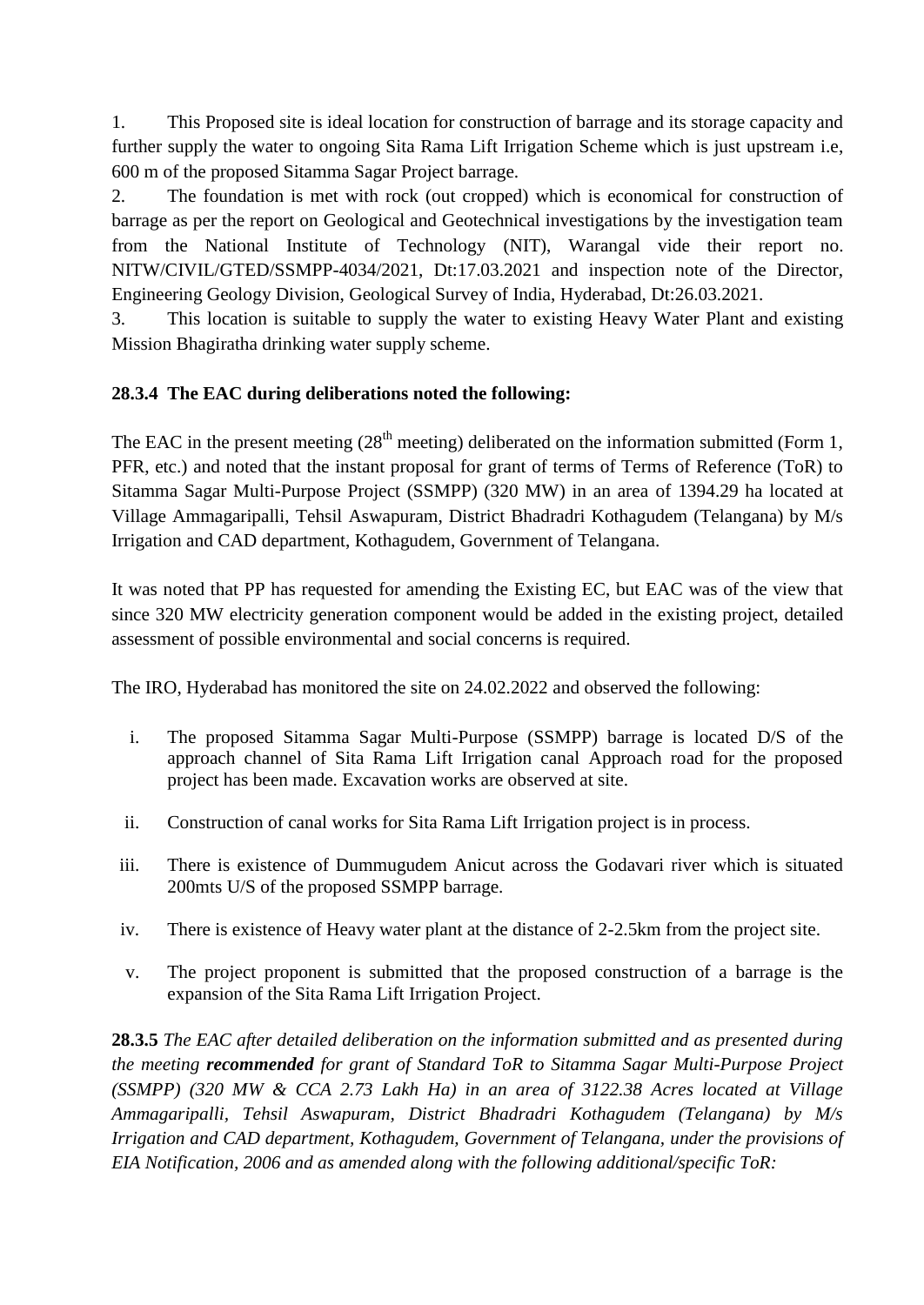### *(A) Environmental Management and Biodiversity Conservation*

- *i The project involves diversion of 130.71 ha of forestland. Forest clearance shall be obtained as per the prevailing norms of Forest (Conservation) Act, 1980. Application to obtain prior approval of Central Government under the Forest (Conservation) Act, 1980, for diversion of forestland required, should be submitted as soon as the actual extent of forestland required for the project is known, and in any case, within six months of issuance of this letter.*
- *ii Environmental Cost Benefit Analysis shall be done in terms of loss of Forest ecosystem due to diversion of Forest land/loss of biodiversity, water availability, water uses for generation of hydro power and Ecological flows in the Godavari River.*
- *iii Impact of developmental activity/project on the wildlife habitat and wildlife corridors, if any along with mitigation measures within study area shall be studied.*
- *iv The longitudinal connectivity/Free flowing sketch be provided in the EIA/EMP report.*
- *v Environmental matrix during construction and operational phase needs to be submitted. Matrix formulated on the basis of detailed study and field survey of flora and Fauna methodology used shall be mentioned in the EIA report.*
- *vi Endemic plant and animal species found in the area concerned shall be provided instead listing entire endemic species found in the State.*
- *vii Details of Flora and Fauna reported in submergence area, Nos. of tree along with their density and nomenclature required to be cut for barrage creation and other project component.*
- *viii Fisheries Management Plan shall be prepared along with other Environmental Safety Measures for small stream/Nallah, Thandava Reservoir and Thandava River shall be incorporated in the EIA/EMP report.*

#### *(B) Socio-economic Study*

*ix All the tasks including conducting public hearing shall be done as per the provisions of EIA Notification, 2006 and as amended from time to time. Public hearing issues raised and compliance of the same shall be incorporated in the EIA/EMP report in the relevant chapter. Statement on the commitments (activity-wise) made during public hearing to facilitate the discussion on the CER in compliance of the Ministry's OM F.No.22-65/2017- IA.III dated 30th September, 2020 shall be submitted.*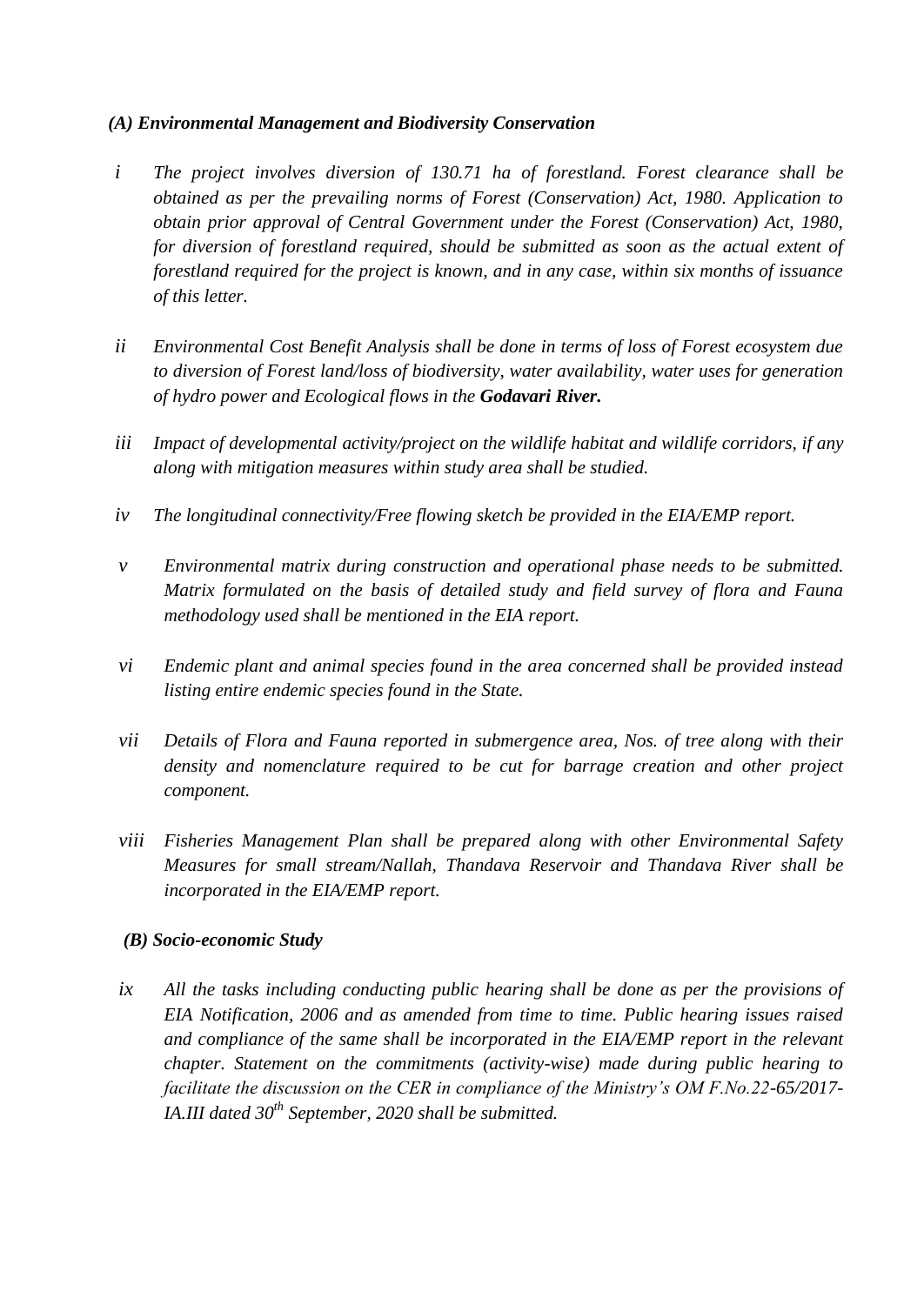- *x Tentative no. of project affected families displaced due to acquiring of private land shall be identified and accordingly appropriate Rehabilitation & Resettlement plan shall be prepared.*
- *xi Land acquired for the project shall be suitably compensated in accordance with the law of the land with the prevailing guidelines. Private land shall be acquired as per provisions of Right to Fair Compensation and Transparency in Land Acquisition, Rehabilitation and Resettlement Act, 2013.*

#### *(C) Muck Management*

- *xii Details of quantity of muck generation component wise, types of muck (Excavation in tunnels, pressure shaft and powerhouse etc) and disposal site/ transportation to be provided.*
- *xiii Details of muck management such as dumping sites and its locations, transportation plan along with monitoring mechanism for muck transportation, detailing the road map of project construction site/ indicating the distances from HFL, river, project construction site along with types of road etc.*
- *xiv Details of water sprinkling arrangements for arresting the fugitive / dust, emission from transportation and other project activities in project construction area.*
- *xv Safety measures for avoiding spill over muck into the riverbed/streams and its flow into the river during the high discharge/ flood or monsoon period. Prepare plan for stabilization of muck disposal sites using biological and engineering measures to ensure that muck does*  not roll down the slopes and shall be disposed safely and that it does not pollute the *natural streams and water bodies in surrounding area.*
- *xvi Restoration plan for construction area including dumping site of excavated materials by levelling, filling up of burrow pits, landscaping etc.*

#### *(D) Disaster Management*

- *xvii CAT plan, Dam break analysis, Disaster Management Plan and Fisheries Management Plan be prepared along with other EMPs and incorporated in the EIA/EMP report.*
- *xviii Impact of Project activities (specially blasting and drilling) on the aquatic and terrestrial ecosystem, within study area to be studied and be incorporated in EIA/EMP report.*
- *xix Pre-DPR Chapters viz., Hydrology, Layout Map and Power Potential Studies duly approved by CWC /CEA shall be submitted.*
- *(E) Miscellaneous*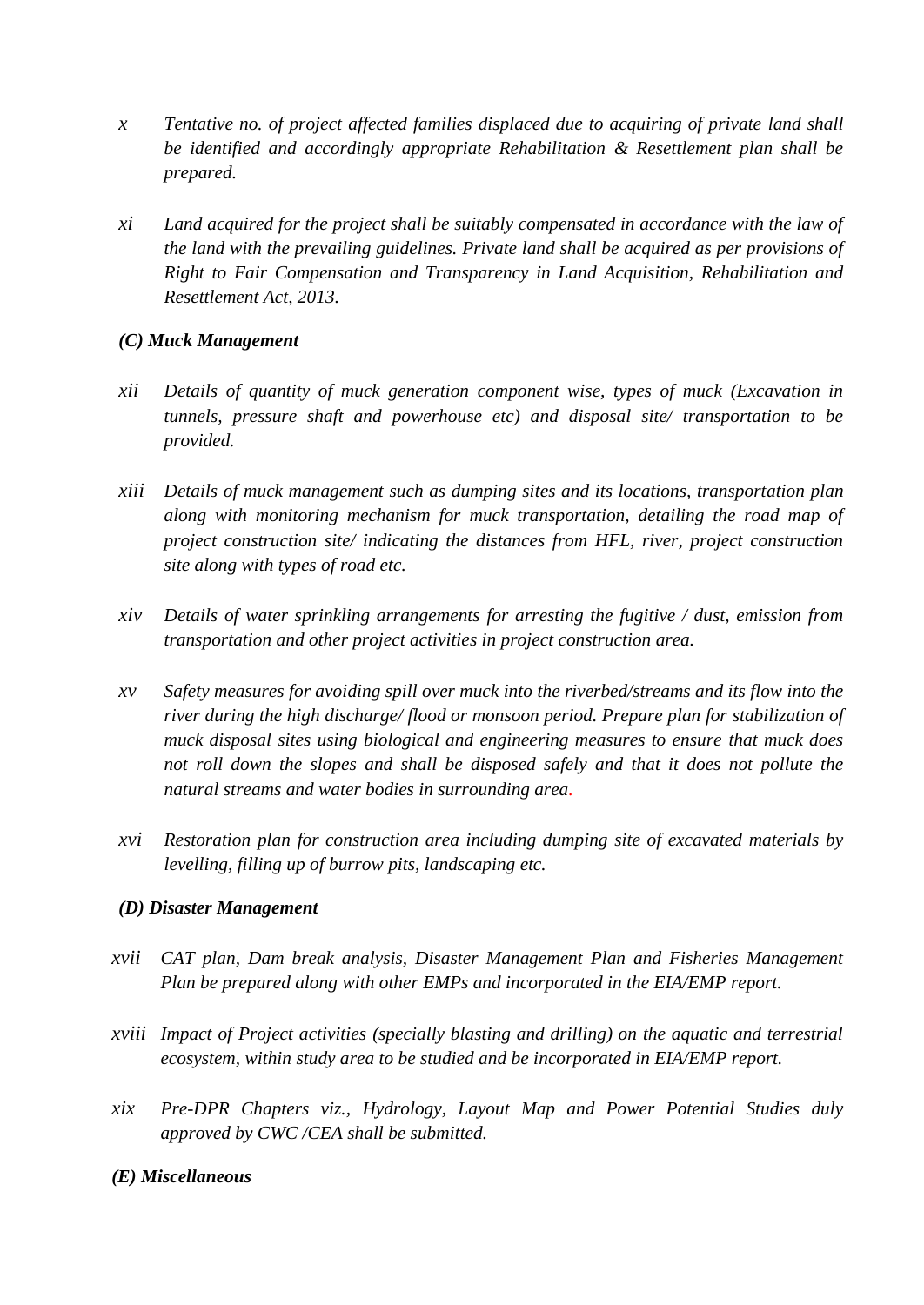- *xx Both capital and recurring expenditure under EMP shall be submitted.*
- *xxi DPR of the project power generation capacity of 320MW duly approved by the CWC and CEA be submitted.*
- *xxii The PP should submit the photograph of monitoring stations & sampling locations. The photograph should bear the date, time, latitude & longitude of the monitoring station/sampling location. In addition to this PP should submit the original test reports and certificates of the labs which will analyze the samples*
- *xxiii Necessary clearance from DAE shall be obtained.*

#### **Agenda No. 28.4:**

**Idukki Hydro Electric Project (800 MW) in an area of 127 ha at Village -Arakulam, Tehsil Thodupuzha, District Idukki, Kerala by M/s Kerala State Electricity Board Limited– Terms of Reference (TOR) – reg.**

**[Proposal No. IA/KL/RIV/262627/2022; F. No. J-12011/06/2022-IA.I (R)]**

**28.4.1**: The proposal is for grant of Terms of Reference (TOR) to Idukki Hydro Electric Project (800 MW) in an area of 127 ha at Village -Arakulam, Tehsil Thodupuzha, District Idukki, Kerala by M/s Kerala State Electricity Board Limited.

**28.4.2** The details of the project submitted by project proponent and ascertained from the document submitted are mentioned below:

- i. Idukki Hydro Electric Project (780 MW) is located on Periyar River and the source of water for this scheme is water stored in existing Idukki reservoir The proposed project will generate 800 MW of power by utilizing net design head of 654.57m.
- ii. The proposed Idukki Extension Project is located at Moolamattom of Idukki district of Kerala. The project falls in the Lat. N  $9^{\circ}$  49' 42" and Long. E 76° 48' 12". It is located 20 KM towards south from District headquarters. The Power house is located at 550m away from the existing Idukki Hydro Electric Project.
- iii. The Idukki Hydroelectric Project is the biggest Hydroelectric Project on Periyar River Basin in Kerala. It comprises of three dams, namely Idukki, Cheruthony and Kulamavu with interconnecting reservoirs. The 169m high Idukki dam is the first arch dam in India and other two dams of Idukki reservoir system are concrete gravity dams. The water is drawn from Kulamavu Reservoir through the power intake of the existing HE project.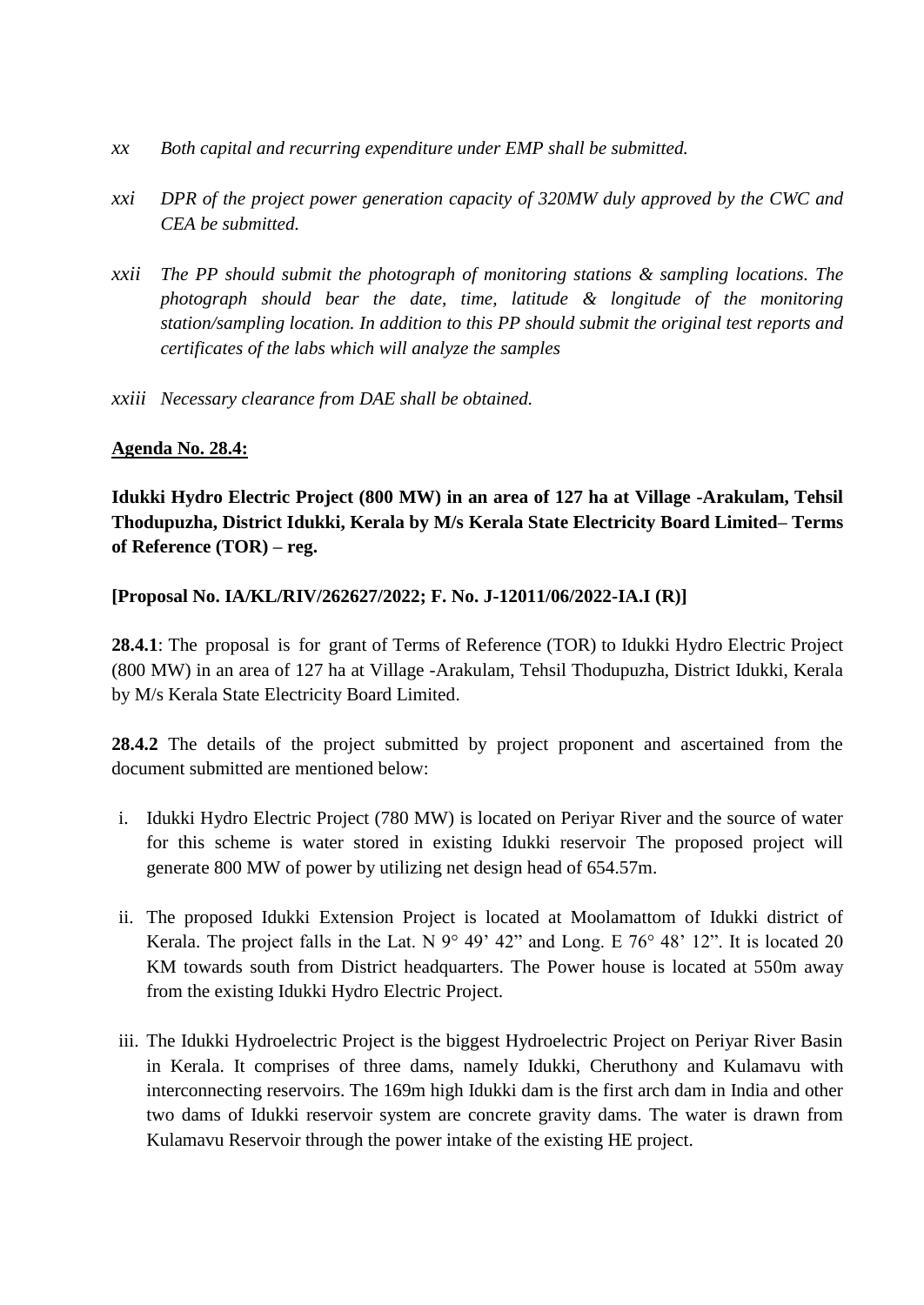- iv. The scheme envisages construction of a power house to be located about 500 m from existing Moolamattom power house of Idukki Project together with an intake structure from existing Kulamavu reservoir, power tunnel, pressure shaft, tail race tunnel etc. the tail race tunnel would discharge its water through open channel into Thodupuzha River.
- v. The project is envisaged to be Conventional Hydro Electric Scheme utilising water from existing Idukki Reservoir in addition to the existing operational hydroelectric scheme. The water conductor system will connect the Idukki reservoir to tail race exit in Thodupuzha River through an underground power house.
- vi. The scope of work envisages preliminary studies for:
	- a) Collection of hydrological/meteorological data and assessment of water availability for the project.
	- b) Use of existing Idukki reservoir of gross capacity 1996.3 MCM created by three dams across periatr river.
	- c) Selection of an underground power house with numbers of pump-turbines of a particular capacity along with an auxiliary system. Working out the tentative orientation of the powerhouse on preliminary geotechnical, engineering and hydraulic aspects.
	- d) An underground Transformer Cavern with number of Power Transformers for each machine.
	- e) Preliminary geological, geotechnical and engineering appraisal of Head Race Tunnel (Concrete Lined), pressure shaft (steel lined) and Tail Race Tunnel for conveyance of water.
	- f) Power potential studies on the line of present power scenario and future demands.
	- g) Tentative projection of cost and benefits of the project.
- vii. The catchment area of Idukki dam is 675.89 sq.km. The average rainfall in Idukki catchment is 3549 mm. The average water availability inflow into reservoir in Idukki reservoir is 1687.23 MCM. The FRL of this reservoir is El. 732.43 m. Moreover, the proposed scheme do not envisage any change in existing operating levels of the reservoir. No structural modifications/interface are required in existing dam structure. The elevation area capacity curves as available are being recommended for utilization since the quantum of water being used for proposed hydroelectric project study is miniscule. The tail water from Idukki Extension scheme is also discharging to the same river as that of existing scheme.
- viii. The power potential studies have been carried out for power potential with idduki reservoir and can be optimized upto 1580 MW based on the 25 years of hydrological data. The carryover reservoirs simulation studies carried out for FRL at El. 732.43 m, MDDL at El. 694.94 m and maximum TWL ot El. 49.3 m.
- ix. Further, as existing Idukki Hydroelectric project is operating at 780 MW with 6 nos. of unit of 130 MW each. Therefore, Idduki Extension Scheme is proposed to have an Installed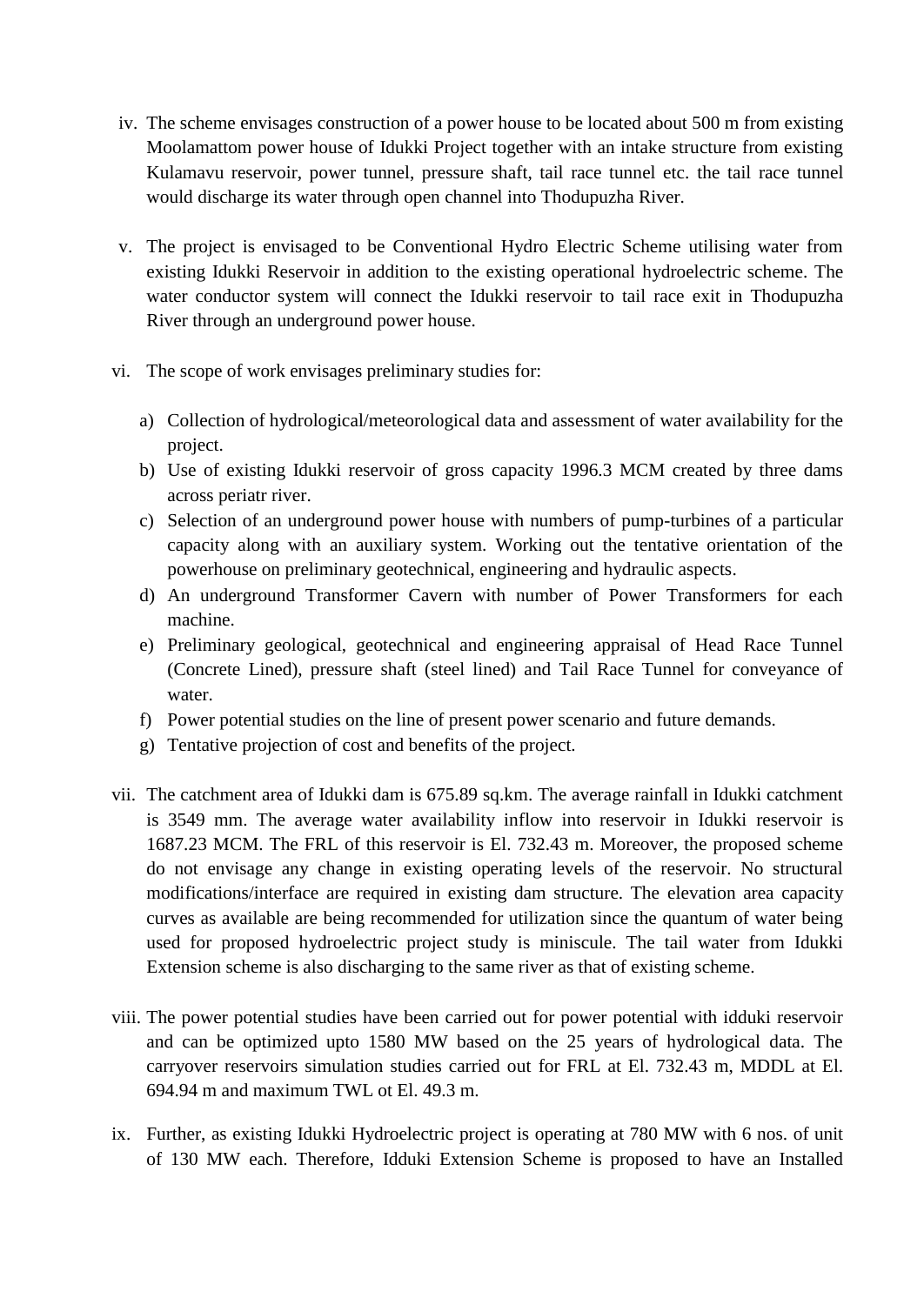Capacity of 800 MW wherein 4 nos. units is recommended with unit size of 200 MW each with Tecno-economic consideration. Based on the study, the key details of the scheme are summarized below:

| Installed Capacity (MW)                | 800                            |  |
|----------------------------------------|--------------------------------|--|
| No of units                            | 4                              |  |
| Unit Size (MW)                         | 200                            |  |
| Head $(min)$ $(m)$                     | 629.58                         |  |
| Net Rated Head (m)                     | 654.57                         |  |
| Head $(max)$ $(m)$                     | 677.07                         |  |
| Daily (min) Peaking hours in lean flow |                                |  |
| (for simultaneour operation of both    | 4 Hours 8 minutes (4.13 Hours) |  |
| existing and proposed scheme)          |                                |  |
| Annual Energy Generation (GWh)         | 1301.27                        |  |
| from proposed scheme                   |                                |  |
| Annual Energy Generation (GWh)         |                                |  |
| from both schemes                      | 2569.70                        |  |

x. **Land Requirement:** The total land to be acquired for the project is approximately 127 Ha. Based on the site visit, most of the land required lies in forest area. The various components of the land required is shown in Table below:

| S. No.         | Appurtenance               | Area (Ha.) |
|----------------|----------------------------|------------|
| 1.             | Project Component          | 101        |
| 2.             | Roads                      | 6          |
| $\mathfrak{Z}$ | Muck Disposal/ Quarry Site | 15         |
|                | Contractor's facility      |            |
|                | <b>Total</b>               | 127        |

- xi. **Ecological Sensitive Area, if any within 10km of project:** The Idukki Wildlife Sanctuary is 4.5 km from the project. All the proposed project components are underground and outside ESZ except for intake well, which is approximately 150 m inside the Idukki Reservoir (near Kulamavu Dam). At present the draft notification for demarcation of ESZ boundary of Idukki WL sanctuary has been issued.
- xii. **Alternative site:** Two options i.e. Alternative-1A, Altternative-1B and Alternative-2 have been studied on the basis of site visit and available sources (Geological map, District Resource Map etc) techno-economic feasibility. Accordingly, two possible layouts are selected for further studies. Alternative-1A is as per the Layout proposed in Preliminary Report prepared by KSEB which is located northwards of the existing Idukki H. E. Project and involves approx. 7.9 km TRT Length. Considering 7.9 Km long TRT of Alternate-1A, it was found necessary to explore other possible alternatives. Accordingly, has shorter TRT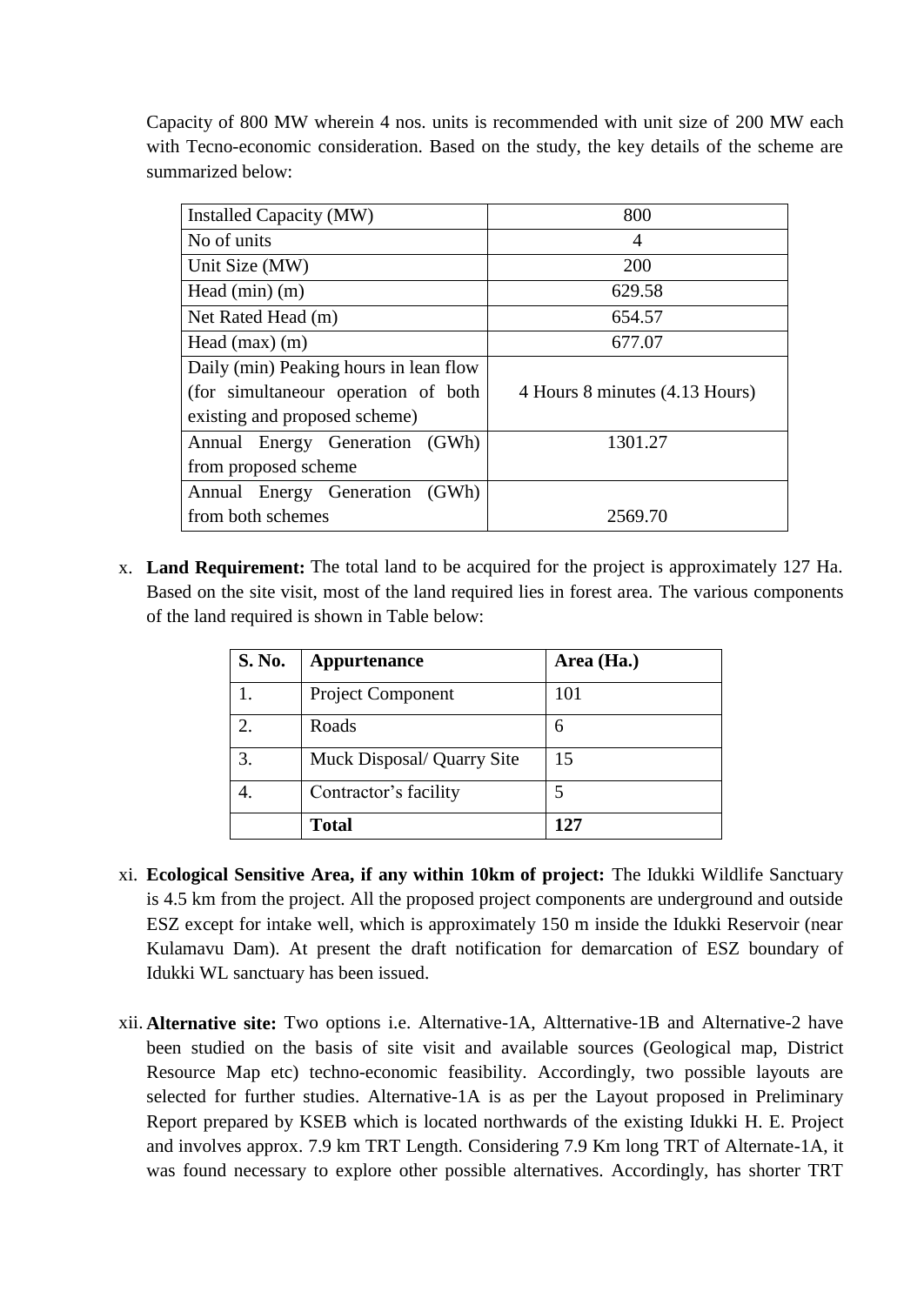(2.0 km length) for Alt-1B & Alt-2 were identified which is proposed southwards of the existing Idukki H.E. Project proposing a small downstream balancing reservoir to stagger the discharge from extension scheme to avoid flooding in Thodupuza River thereby eliminating 7.9 km long TRT of Alt-1A.

| <b>Particulars</b>                  | <b>Alternative: 1A</b> | <b>Alternative: 1B</b> | <b>Alternative: 2</b>  |
|-------------------------------------|------------------------|------------------------|------------------------|
| Design Head (m)                     | 648                    | 654                    | 570                    |
| <b>Installed</b><br><b>Capacity</b> | 780                    | 800                    | 800                    |
| (MW)                                |                        |                        |                        |
| <b>HRT</b><br>(Length and           | 2440 m (L), 7.0        | 1900 m $(L)$ , 7.0     | 2440 m (L), 7.0        |
| Dia.)                               | $m$ (Dia.)             | $m$ (Dia.)             | $m$ (Dia.)             |
|                                     |                        |                        |                        |
| <b>Inclined</b><br><b>Pressure</b>  | 2 No., 775 m           | 2 No., 850 m           | 2 No., 830 m           |
| shaft                               | $(L)$ , 3.8 m $(Dia.)$ | (L), 3.8               | m $(L)$ , 3.8 m (Dia.) |
| (No., Length, Dia.)                 |                        | (Dia.)                 |                        |
| TRT (Length, Dia.)                  | 7890 m (L), 7.0        | 1465 m (L), 7.5        | 510 m (L), 7.0         |
|                                     | $m$ (Dia.)             | $m$ (Dia.)             | (Dia.) TRT             |
|                                     |                        |                        |                        |
| Bed<br>TRC (Length,                 | 350 m (L), $10.0$      | 730 m (L), $10.0$      |                        |
| Width, Depth)                       | $m(B)$ , 4.0 $m(H)$    | m $(B)$ , 4.0 m        |                        |
|                                     |                        | (H)                    |                        |
|                                     |                        |                        |                        |
| <b>Requirement of New</b>           | N <sub>0</sub>         | N <sub>o</sub>         | Yes                    |
| <b>Reservoir</b>                    |                        |                        |                        |

Following is the Broad Comparison of all the Alternatives.

In the view of the above finding, a modified layout i.e Alternative-1B is finally proposed in the present study.

- xiii. **Estimated cost:** The estimated cost of the project is ₹ 2669.67 Crores at August, 2021 price levels and annual energy generation of 1301.27 GWh per year and is proposed to be completed in a period 5 years.
- xiv. **Project Benefits:** The scheme would afford energy generation of 1301.27 GWh annually. For assessing the tariff, design energy generation of 1236.21 GWh, calculated with 95% capacity availability in a normal dependable year, has been adopted. The project would provide 800 MW of 4 hours daily peaking capacity benefit.
- xv. **Employment Generation:** The peak labour strength likely to be employed during project construction phase is about 1500 workers and 500 technical staff.

# **28.4.3 The EAC during deliberation noted the following:**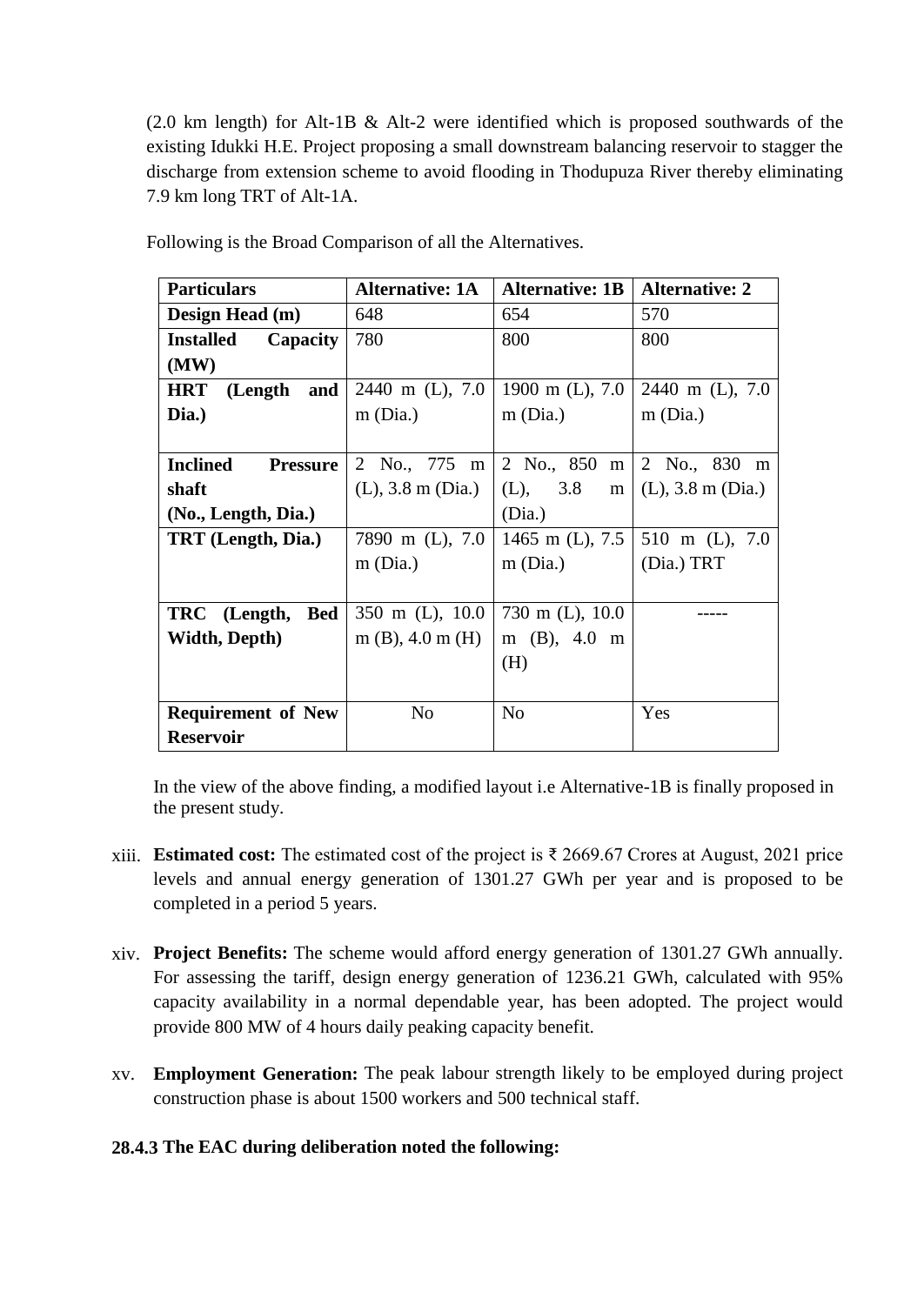The EAC deliberated on the information submitted and noted that the instant proposal is for grant of terms of Terms of Reference (ToR) for conducting EIA Study for construction of Idukki Hydro Electric Project (800 MW) in an area of 127 ha at Village -Arakulam, Tehsil Thodupuzha, District Idukki, Kerala by M/s Kerala State Electricity Board Limited. It was noted that the Idukki Wildlife Sanctuary is 4.5 km from the project. Project components such as intake well, which is approximately 150 m inside the Idukki Reservoir (near Kulamavu Dam). EAC decided for site visit of EAC sub-committee members before appraisal of EC for deciding specific safeguard measures in terms of habitat fragmentation & degradation, conservation of endemic wild species in Idukki Wildlife Sanctuary.

**28.4.4** *The EAC after detailed deliberation on the information submitted and as presented during the meeting recommended for grant of Standard ToR to for conducting EIA Study for construction of Idukki Hydro Electric Project (800 MW) in an area of 127 ha at Village - Arakulam, Tehsil Thodupuzha, District Idukki, Kerala by M/s Kerala State Electricity Board Limited, under the provisions of EIA Notification, 2006 and as amended along with the following additional/specific ToR:*

#### **(A)***Environmental Management and Biodiversity Conservation*

- *i Application for necessary clearance from NBWL shall be submitted along with wildlife conservation plan approved by PCCF.*
- *ii The project involves diversion of 111 ha of forestland. Forest clearance shall be obtained as per the prevailing norms of Forest (Conservation) Act, 1980. Application to obtain prior approval of Central Government under the Forest (Conservation) Act, 1980, for diversion of forestland required, should be submitted as soon as the actual extent of forestland required for the project is known, and in any case, within six months of issuance of this letter.*
- *iii Environmental Cost Benefit Analysis shall be done in terms of loss of Forest ecosystem due to diversion of Forest land/loss of biodiversity, water availability, water uses for generation of hydro power from the existing reservoir.*
- *iv Impact of developmental activity/project on the wildlife habitat and wildlife corridors, if any along with mitigation measures within study area shall be studied.*
- *v The longitudinal connectivity/Free flowing sketch be provided in the EIA/EMP report.*
- *vi Environmental matrix during construction and operational phase needs to be submitted. Matrix formulated on the basis of detailed study and field survey of flora and Fauna methodology used shall be mentioned in the EIA report.*
- *vii Endemic plant and animal species found in the area concerned shall be provided instead listing entire endemic species found in the State.*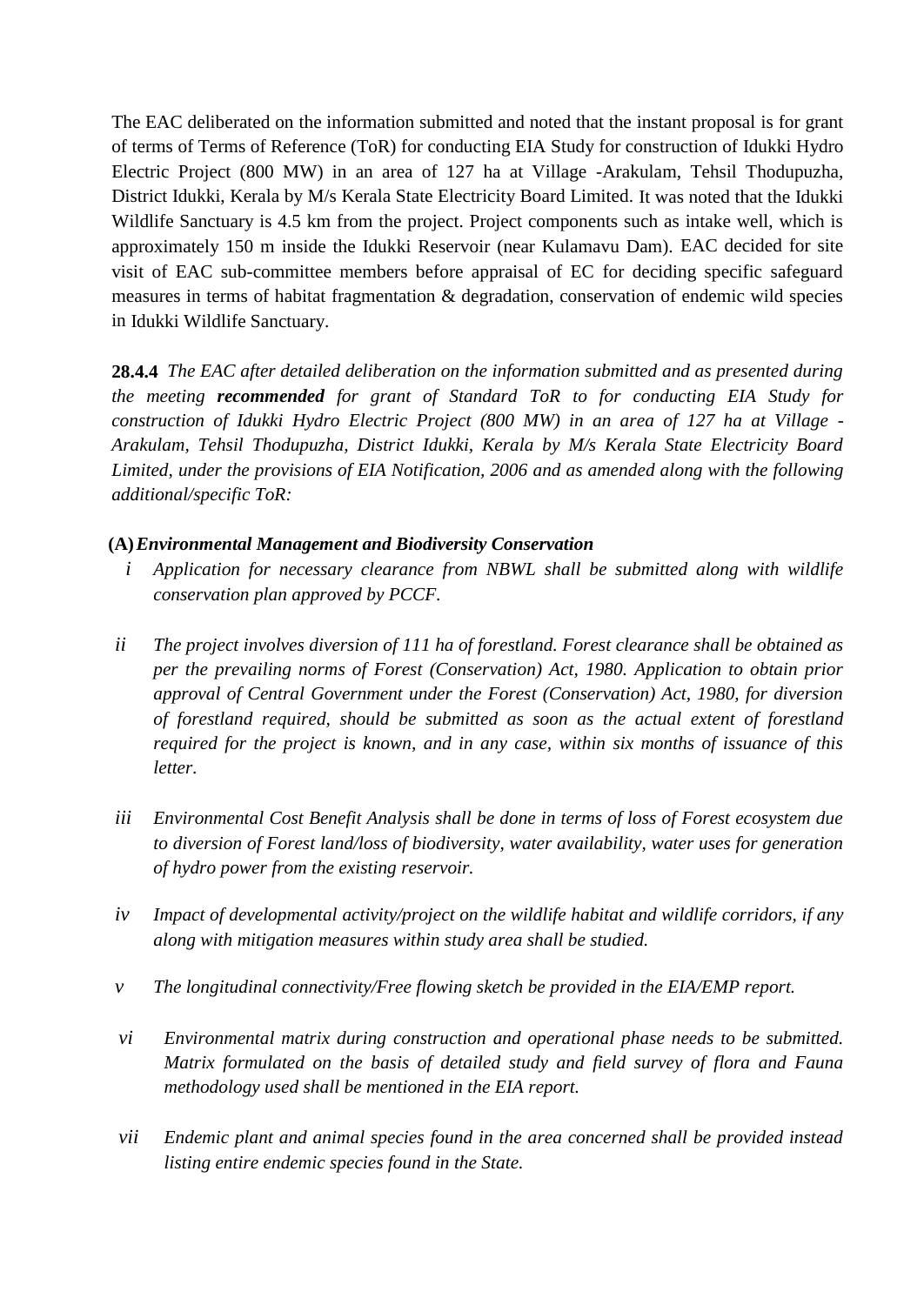- *viii Details of Flora and Fauna reported in submergence area, Nos. of tree along with their density and nomenclature required to be cut for barrage creation and other project component.*
- *ix Fisheries Management Plan shall be prepared along with other Environmental Safety Measures for small stream/Nallah, Thandava Reservoir and Thandava River shall be incorporated in the EIA/EMP report.*

#### *(B) Socio-economic Study*

- *x All the tasks including conducting public hearing shall be done as per the provisions of EIA Notification, 2006 and as amended from time to time. Public hearing issues raised and compliance of the same shall be incorporated in the EIA/EMP report in the relevant chapter. Statement on the commitments (activity-wise) made during public hearing to facilitate the discussion on the CER in compliance of the Ministry's OM F.No.22-65/2017- IA.III dated 30th September, 2020 shall be submitted.*
- *xi Tentative no. of project affected families displaced due to acquiring of private land shall be identified and accordingly appropriate Rehabilitation & Resettlement plan shall be prepared.*
- *xii Land acquired for the project shall be suitably compensated in accordance with the law of the land with the prevailing guidelines. Private land shall be acquired as per provisions of Right to Fair Compensation and Transparency in Land Acquisition, Rehabilitation and Resettlement Act, 2013.*

#### *(C) Muck Management*

- *xiii Details of quantity of muck generation component wise, types of muck (Excavation in tunnels, pressure shaft and powerhouse etc) and disposal site/ transportation to be provided.*
- *xiv Details of muck management such as dumping sites and its locations, transportation plan along with monitoring mechanism for muck transportation, detailing the road map of project construction site/ indicating the distances from HFL, river, project construction site along with types of road etc.*
- *xv Details of water sprinkling arrangements for arresting the fugitive / dust, emission from transportation and other project activities in project construction area.*
- *xvi Safety measures for avoiding spill over muck into the riverbed/streams and its flow into the river during the high discharge/ flood or monsoon period. Prepare plan for stabilization of*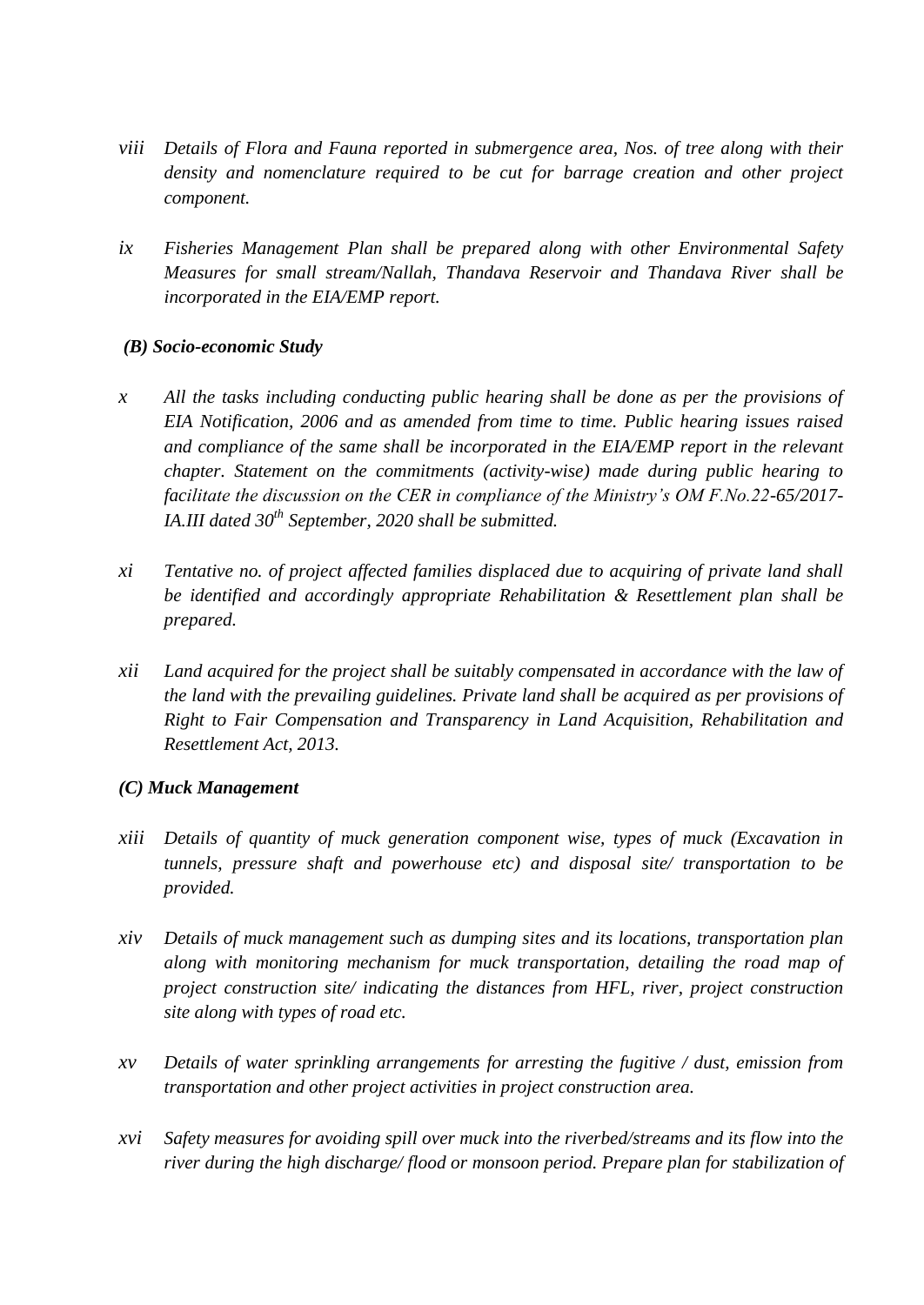*muck disposal sites using biological and engineering measures to ensure that muck does not roll down the slopes and shall be disposed safely and that it does not pollute the natural streams and water bodies in surrounding area.*

*xvii Restoration plan for construction area including dumping site of excavated materials by levelling, filling up of burrow pits, landscaping etc.*

#### *(D) Disaster Management*

- *xviii CAT plan, Dam break analysis, Disaster Management Plan and Fisheries Management Plan be prepared along with other EMPs and incorporated in the EIA/EMP report.*
- *xix Impact of Project activities (specially blasting and drilling) on the aquatic and terrestrial ecosystem, within study area to be studied and be incorporated in EIA/EMP report.*
- *xx Pre-DPR Chapters viz., Hydrology, Layout Map and Power Potential Studies duly approved by CWC /CEA shall be submitted.*

#### *(E) Miscellaneous*

- *xxi Both capital and recurring expenditure under EMP shall be submitted.*
- *xxii DPR of the project for 800MW power generation capacity duly approved by the CWC and CEA be submitted.*
- *xxiii The PP should submit the photograph of monitoring stations & sampling locations. The photograph should bear the date, time, latitude & longitude of the monitoring station/sampling location. In addition to this PP should submit the original test reports and certificates of the labs which will analyze the samples.*
- *xxiv Arial view video of project site shall be recorded and to be submit.*

#### **Agenda No. 28.5:**

**Lower Orr Dam project under Ken-Betwa Link Project Phase II (90000 CCA) in an area of 3007.2 ha at Village Didoni, Tehsil Chanderi, District Ashoknagar, Madhya Pradesh by M/s National Water Development Agency – Reconsideration of Environmental Clearance – reg.**

#### **[Proposal No. IA/MP/RIV/255619/2013; F. No. J-12011/31/2011-IA.I]**

**28.5.1**: The proposal is for grant of Environmental Clearance to Lower Orr Dam project under Ken-Betwa Link Project Phase II (90000 CCA) in an area of 3007.2 ha at Village Didoni, Tehsil Chanderi, District Ashoknagar, Madhya Pradesh by M/s National Water Development Agency.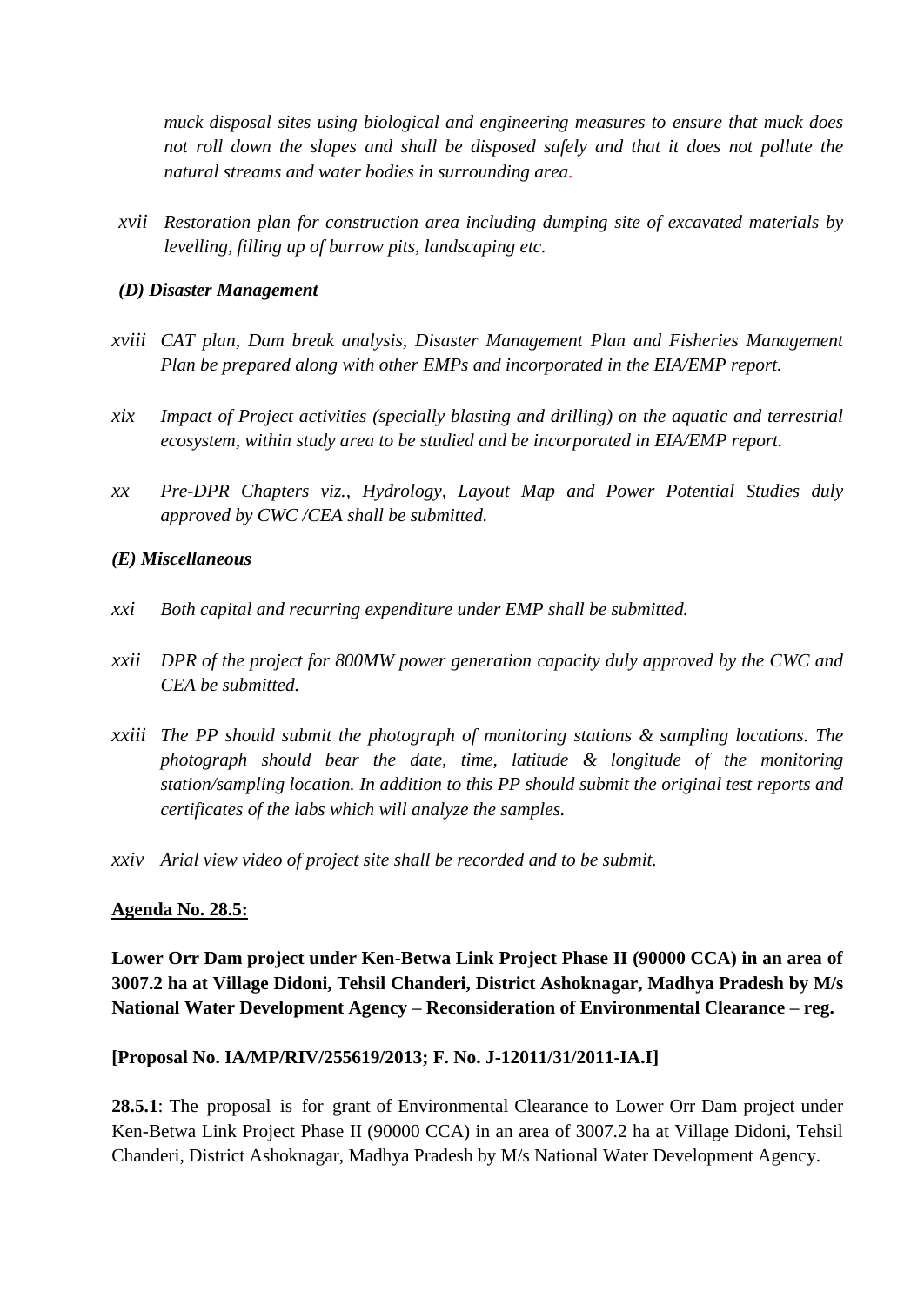**28.5.2:** The proposal was earlier considered by reconstituted EAC in its 25<sup>th</sup> EAC meeting held on 14<sup>th</sup> March, 2022 and the proposal was deferred seeking additional information from Project Proponent (PP) on following points:

- i. Point wise reply to desired information sought by the EAC in its  $3<sup>rd</sup>$  meeting held on  $29<sup>th</sup>$ October, 2020.
- ii. Comparison chart showing significant changes observed during recently collected one season baseline data with 3 seasons baseline data that was previously collected. Trends may be correlated with possible environmental concerns after implementation of the project.
- iii. Comparison table showing changes done in earlier EIA and revised EIA in terms of project components and its description.

**28.5.3** PP submitted point-wise reply by the vide letter dated  $18<sup>th</sup>$  May, 2022 in response to additional details sought (ADS) by EAC in its  $25<sup>th</sup>$  meeting. The EAC noted that PP has started the construction work without getting Environmental clearance and some of the activities have been completed to the extent of 30% on ground. The status of construction work till June 2021 is given as below:

- Above foundation of dam 20%
- Canal excavation and construction 15%

**28.5.4** *The EAC after deliberations decided to conduct site visit by following EAC sub-committee members before making any recommendations on proposal:*

- *i. Dr. A. K. Malhotra*
- *ii.* Dr. Uday Kumar R.Y.
- *iii. Dr. M. K. Sinha*
- *iv. Dr. N. Lakshman*
- *v. Dr. Mukesh Sharma*
- *vi. Dr. J. A. Johnson*
- *vii. Dr. A. K. Sahoo*
- *viii. Representative from MoEF&CC*

*The Chairman, EAC coopted Shri K. Gowarappan, ex-member of the Violation Committee, MoEF&CC as a member of the committee who will conduct the site visit.*

*The EAC also recommended that the Ministry may initiate necessary action under E (P) Act, 1986 in view of the start of construction work without obtaining the Environmental Clearance.* 

The proposal was **deferred** on the above lines.

\*\*\*\*\*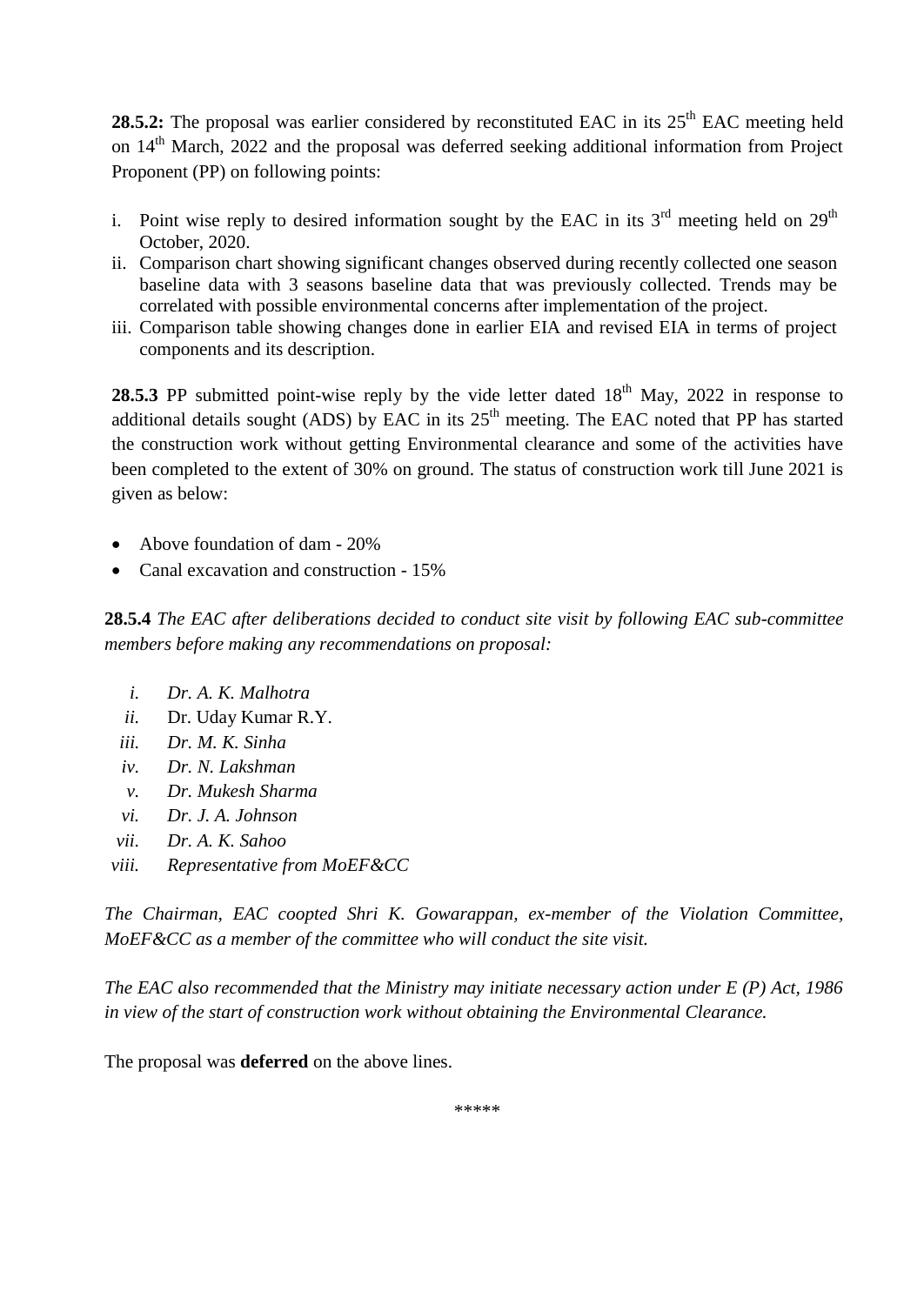#### **ANNEXURE**

# **ATTENDANCE LIST**

| Sr. | Name & Address          | Role                    | <b>Attendance</b> |
|-----|-------------------------|-------------------------|-------------------|
| No. |                         |                         |                   |
| 1.  | Dr. K. Gopakumar        | Chairman                | P                 |
| 2.  | Dr. N. Lakshman         | Member                  | P                 |
| 3.  | Dr. Uday Kumar R.Y.     | Member                  | P                 |
| 4.  | Dr. N. Lakshman         | Member                  | P                 |
| 5.  | Dr. A. K. Malhotra      | Member                  | P                 |
| 6.  | Shri Sharvan Kumar      | Representative of CEA   | P                 |
| 7.  | Dr. A. K. Sahoo         | Representative of CIFRI | P                 |
| 8.  | Dr. M. K. Sinha         | Representative of CWC   | P                 |
| 9.  | Shri Yogendra Pal Singh | <b>Member Secretary</b> | P                 |
| 10. | Dr. Saurabh Upadhyay    | Scientist C, MoEF&CC    | P                 |